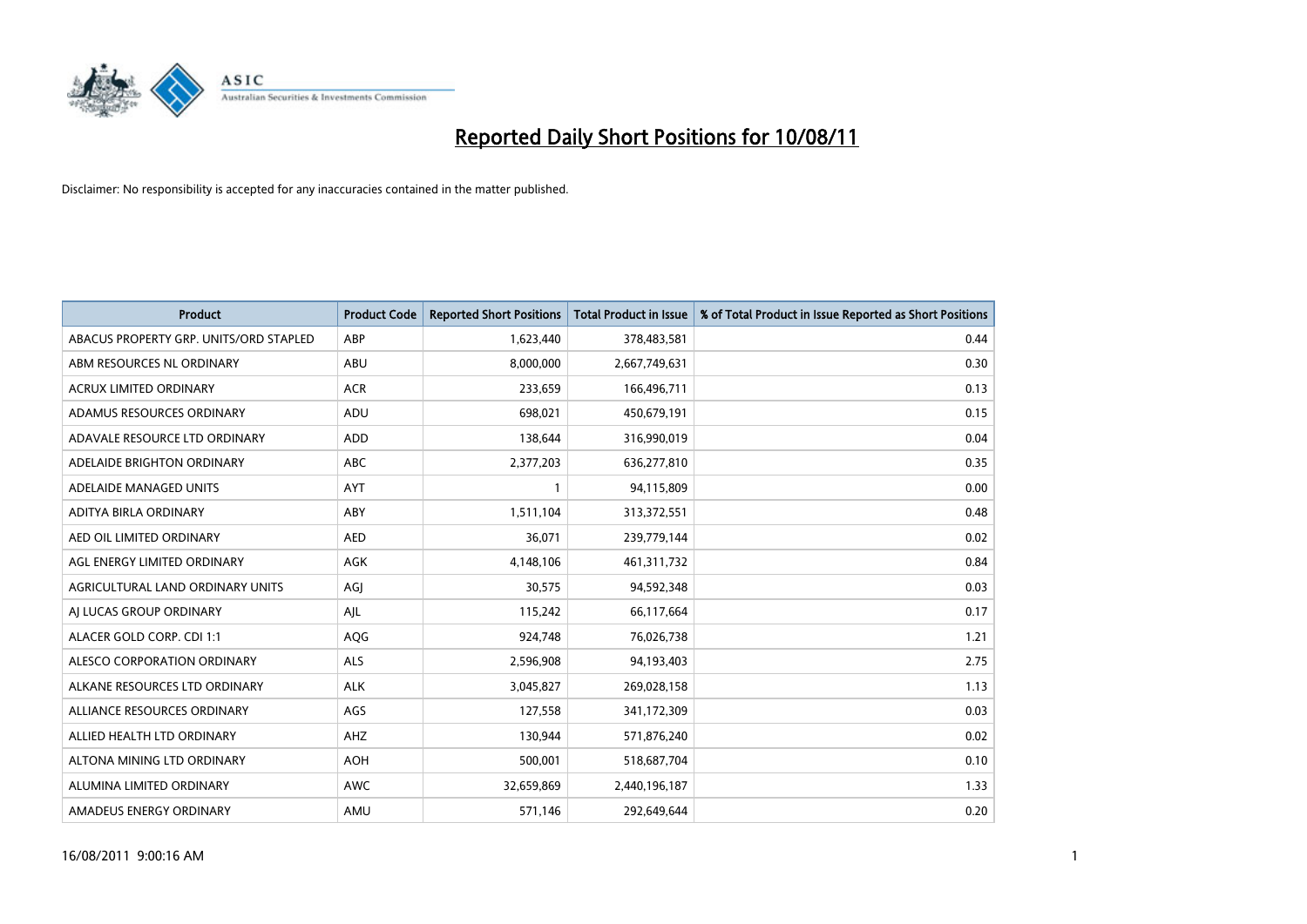

| <b>Product</b>                          | <b>Product Code</b> | <b>Reported Short Positions</b> | <b>Total Product in Issue</b> | % of Total Product in Issue Reported as Short Positions |
|-----------------------------------------|---------------------|---------------------------------|-------------------------------|---------------------------------------------------------|
| AMALGAMATED HOLDINGS ORDINARY           | AHD                 | 10,632                          | 157,471,848                   | 0.01                                                    |
| AMCOR LIMITED ORDINARY                  | <b>AMC</b>          | 5,243,419                       | 1,227,469,819                 | 0.41                                                    |
| AMP LIMITED ORDINARY                    | AMP                 | 10,070,263                      | 2,811,693,913                 | 0.34                                                    |
| AMPELLA MINING ORDINARY                 | <b>AMX</b>          | 735,920                         | 204,985,108                   | 0.35                                                    |
| ANSELL LIMITED ORDINARY                 | <b>ANN</b>          | 3,422,871                       | 133,011,550                   | 2.55                                                    |
| ANTARES ENERGY LTD ORDINARY             | <b>AZZ</b>          | 46.311                          | 268,479,139                   | 0.02                                                    |
| ANZ BANKING GRP LTD ORDINARY            | <b>ANZ</b>          | 11,157,187                      | 2,628,882,899                 | 0.42                                                    |
| APA GROUP STAPLED SECURITIES            | <b>APA</b>          | 10,950,305                      | 634,116,029                   | 1.74                                                    |
| APEX MINERALS NL ORDINARY               | <b>AXM</b>          | 885,146                         | 5,550,243,713                 | 0.02                                                    |
| APN EUROPEAN RETAIL UNITS STAPLED SEC.  | <b>AEZ</b>          | 11,832                          | 544,910,660                   | 0.00                                                    |
| APN NEWS & MEDIA ORDINARY               | <b>APN</b>          | 26,665,218                      | 618,568,292                   | 4.30                                                    |
| AQUARIUS PLATINUM. ORDINARY             | <b>AOP</b>          | 4,529,382                       | 470,167,206                   | 0.95                                                    |
| AQUILA RESOURCES ORDINARY               | <b>AQA</b>          | 5,366,564                       | 374,368,499                   | 1.39                                                    |
| ARAFURA RESOURCE LTD ORDINARY           | <b>ARU</b>          | 6,111,853                       | 367,980,342                   | 1.65                                                    |
| ARB CORPORATION ORDINARY                | <b>ARP</b>          | 14,627                          | 72,481,302                    | 0.01                                                    |
| ARDENT LEISURE GROUP STAPLED SECURITIES | AAD                 | 843.575                         | 318,147,978                   | 0.26                                                    |
| ARGO INVESTMENTS ORDINARY               | <b>ARG</b>          | 7,200                           | 619,932,446                   | 0.00                                                    |
| ARISTOCRAT LEISURE ORDINARY             | ALL                 | 30,737,041                      | 536,480,307                   | 5.75                                                    |
| ASCIANO LIMITED ORDINARY                | <b>AIO</b>          | 21,307,441                      | 2,926,103,883                 | 0.70                                                    |
| ASG GROUP LIMITED ORDINARY              | <b>ASZ</b>          | 171,366                         | 169,117,796                   | 0.11                                                    |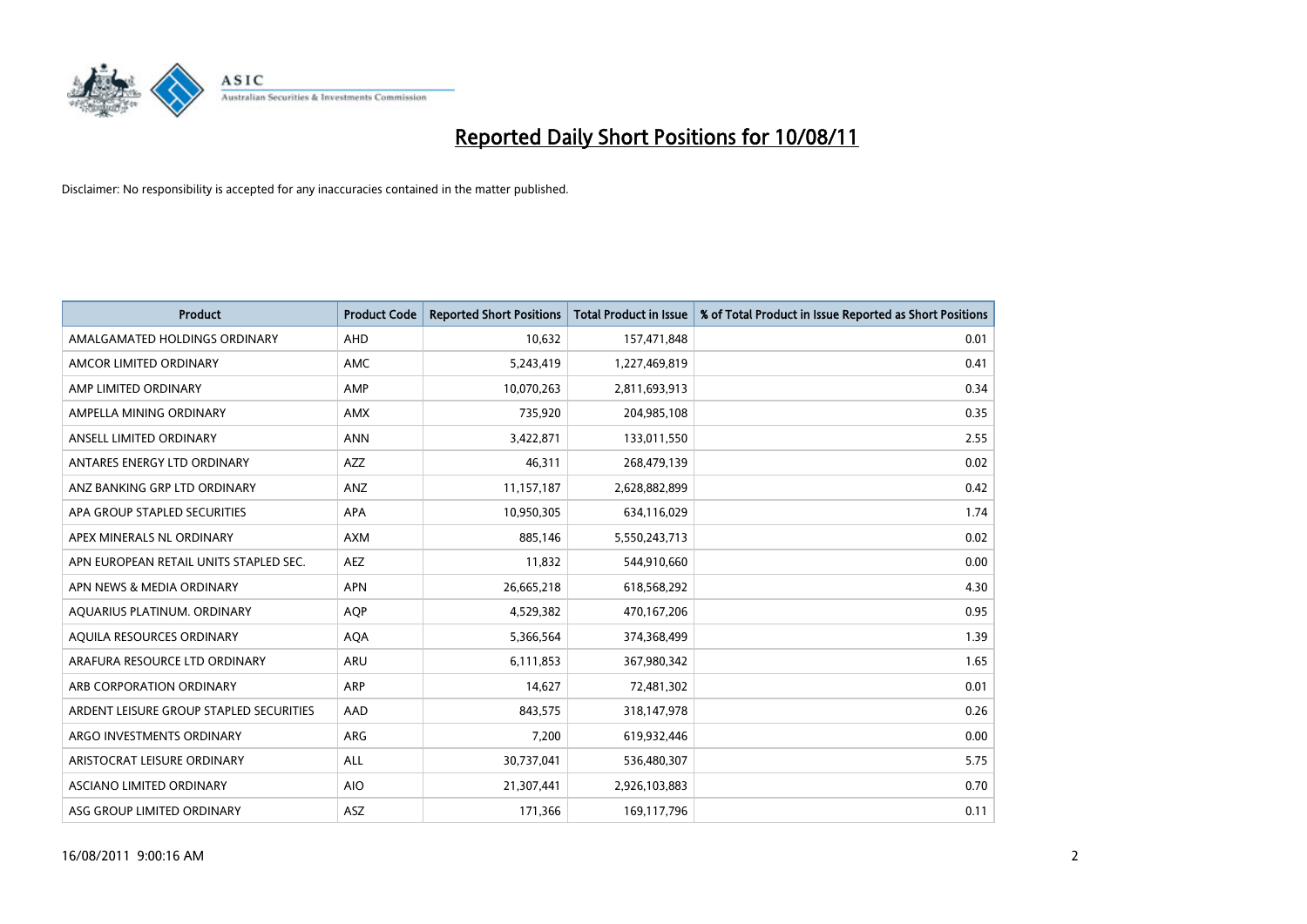

| <b>Product</b>                          | <b>Product Code</b> | <b>Reported Short Positions</b> | <b>Total Product in Issue</b> | % of Total Product in Issue Reported as Short Positions |
|-----------------------------------------|---------------------|---------------------------------|-------------------------------|---------------------------------------------------------|
| ASPEN GROUP ORD/UNITS STAPLED           | APZ                 | 1,461,146                       | 579,826,041                   | 0.25                                                    |
| ASPIRE MINING LTD ORDINARY              | <b>AKM</b>          | 142,051                         | 539,971,483                   | 0.02                                                    |
| <b>ASTON RES LTD ORDINARY</b>           | <b>AZT</b>          | 773,712                         | 204,527,604                   | 0.38                                                    |
| ASTRO JAP PROP GROUP STAPLED SECURITIES | AJA                 | 38,123                          | 58,445,002                    | 0.07                                                    |
| ASX LIMITED ORDINARY                    | <b>ASX</b>          | 1,774,225                       | 175,136,729                   | 1.01                                                    |
| ATLANTIC LIMITED ORDINARY               | ATI                 | 20,575                          | 113,845,516                   | 0.02                                                    |
| ATLAS IRON LIMITED ORDINARY             | AGO                 | 15,512,195                      | 826,541,142                   | 1.84                                                    |
| <b>AURORA OIL &amp; GAS ORDINARY</b>    | <b>AUT</b>          | 6,130,126                       | 409,865,343                   | 1.47                                                    |
| AUSDRILL LIMITED ORDINARY               | <b>ASL</b>          | 189,463                         | 301,519,183                   | 0.06                                                    |
| AUSENCO LIMITED ORDINARY                | AAX                 | 1,262,480                       | 122,987,022                   | 1.02                                                    |
| AUSGOLD LIMITED ORDINARY                | <b>AUC</b>          | 78,160                          | 84,753,812                    | 0.09                                                    |
| <b>AUSTAL LIMITED ORDINARY</b>          | ASB                 | 251,381                         | 188,069,638                   | 0.13                                                    |
| <b>AUSTAR UNITED ORDINARY</b>           | <b>AUN</b>          | 4,842,054                       | 1,271,505,737                 | 0.38                                                    |
| AUSTBROKERS HOLDINGS ORDINARY           | <b>AUB</b>          | 2                               | 54,658,736                    | 0.00                                                    |
| AUSTIN ENGINEERING ORDINARY             | <b>ANG</b>          | 21,749                          | 71,864,403                    | 0.03                                                    |
| <b>AUSTRALAND ASSETS ASSETS</b>         | AAZPB               | 1,168                           | 2,750,000                     | 0.04                                                    |
| AUSTRALAND PROPERTY STAPLED SECURITY    | <b>ALZ</b>          | 792,959                         | 576,846,597                   | 0.13                                                    |
| AUSTRALIAN AGRICULT. ORDINARY           | AAC                 | 1,306,098                       | 312,892,824                   | 0.41                                                    |
| <b>AUSTRALIAN EDUCATION UNITS</b>       | <b>AEU</b>          | 625,000                         | 175,465,397                   | 0.36                                                    |
| AUSTRALIAN INFRASTR, UNITS/ORDINARY     | <b>AIX</b>          | 2,124,083                       | 620,733,944                   | 0.34                                                    |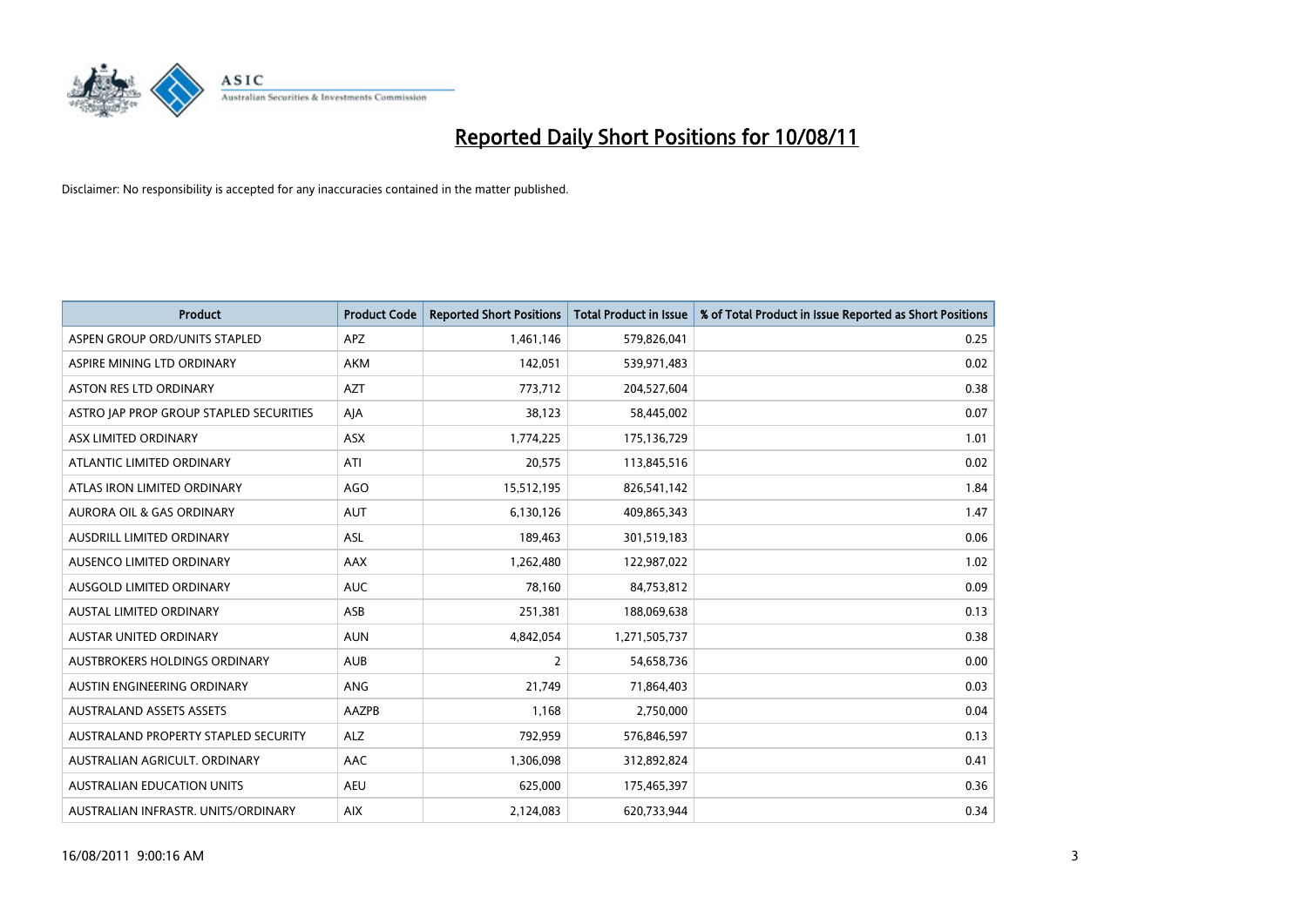

| <b>Product</b>                       | <b>Product Code</b> | <b>Reported Short Positions</b> | <b>Total Product in Issue</b> | % of Total Product in Issue Reported as Short Positions |
|--------------------------------------|---------------------|---------------------------------|-------------------------------|---------------------------------------------------------|
| AUSTRALIAN MINES LTD ORDINARY        | <b>AUZ</b>          | 1,400,000                       | 636,910,317                   | 0.22                                                    |
| AUSTRALIAN PHARM. ORDINARY           | API                 | 1,038,564                       | 488,115,883                   | 0.21                                                    |
| AUTOMOTIVE HOLDINGS ORDINARY         | <b>AHE</b>          | 8,619                           | 260,579,682                   | 0.00                                                    |
| AVANCO RESOURCES LTD ORDINARY        | AVB                 | 1,490,527                       | 789,953,517                   | 0.19                                                    |
| AVEXA LIMITED ORDINARY               | <b>AVX</b>          | 243,657                         | 847,688,779                   | 0.03                                                    |
| AWE LIMITED ORDINARY                 | AWE                 | 6,927,007                       | 521,871,941                   | 1.31                                                    |
| AZUMAH RESOURCES ORDINARY            | <b>AZM</b>          | 243,919                         | 281,650,356                   | 0.09                                                    |
| <b>BANDANNA ENERGY ORDINARY</b>      | <b>BND</b>          | 87,954                          | 427,295,482                   | 0.02                                                    |
| BANK OF QUEENSLAND. ORDINARY         | <b>BOO</b>          | 9,429,921                       | 225,369,547                   | 4.18                                                    |
| <b>BASE RES LIMITED ORDINARY</b>     | <b>BSE</b>          | 724,489                         | 165,341,114                   | 0.44                                                    |
| BATHURST RESOURCES ORDINARY          | <b>BTU</b>          | 7,270,315                       | 685,047,997                   | 1.05                                                    |
| <b>BAUXITE RESOURCE LTD ORDINARY</b> | <b>BAU</b>          | 111,797                         | 235,379,896                   | 0.05                                                    |
| <b>BC IRON LIMITED ORDINARY</b>      | <b>BCI</b>          | 177,442                         | 94,381,000                    | 0.19                                                    |
| BEACH ENERGY LIMITED ORDINARY        | <b>BPT</b>          | 2,883,158                       | 1,103,127,711                 | 0.25                                                    |
| BEADELL RESOURCE LTD ORDINARY        | <b>BDR</b>          | 1,443,932                       | 657,906,946                   | 0.22                                                    |
| BENDIGO AND ADELAIDE ORDINARY        | <b>BEN</b>          | 8,010,925                       | 360,325,520                   | 2.22                                                    |
| BERKELEY RESOURCES ORDINARY          | <b>BKY</b>          | 922,162                         | 174,298,273                   | 0.52                                                    |
| BETASHARES ASX RES ETF UNITS         | <b>ORE</b>          | 118,220                         | 4,519,665                     | 2.62                                                    |
| <b>BHP BILLITON LIMITED ORDINARY</b> | <b>BHP</b>          | 34,224,968                      | 3,211,496,105                 | 1.02                                                    |
| <b>BILLABONG ORDINARY</b>            | <b>BBG</b>          | 21,533,899                      | 254,037,587                   | 8.46                                                    |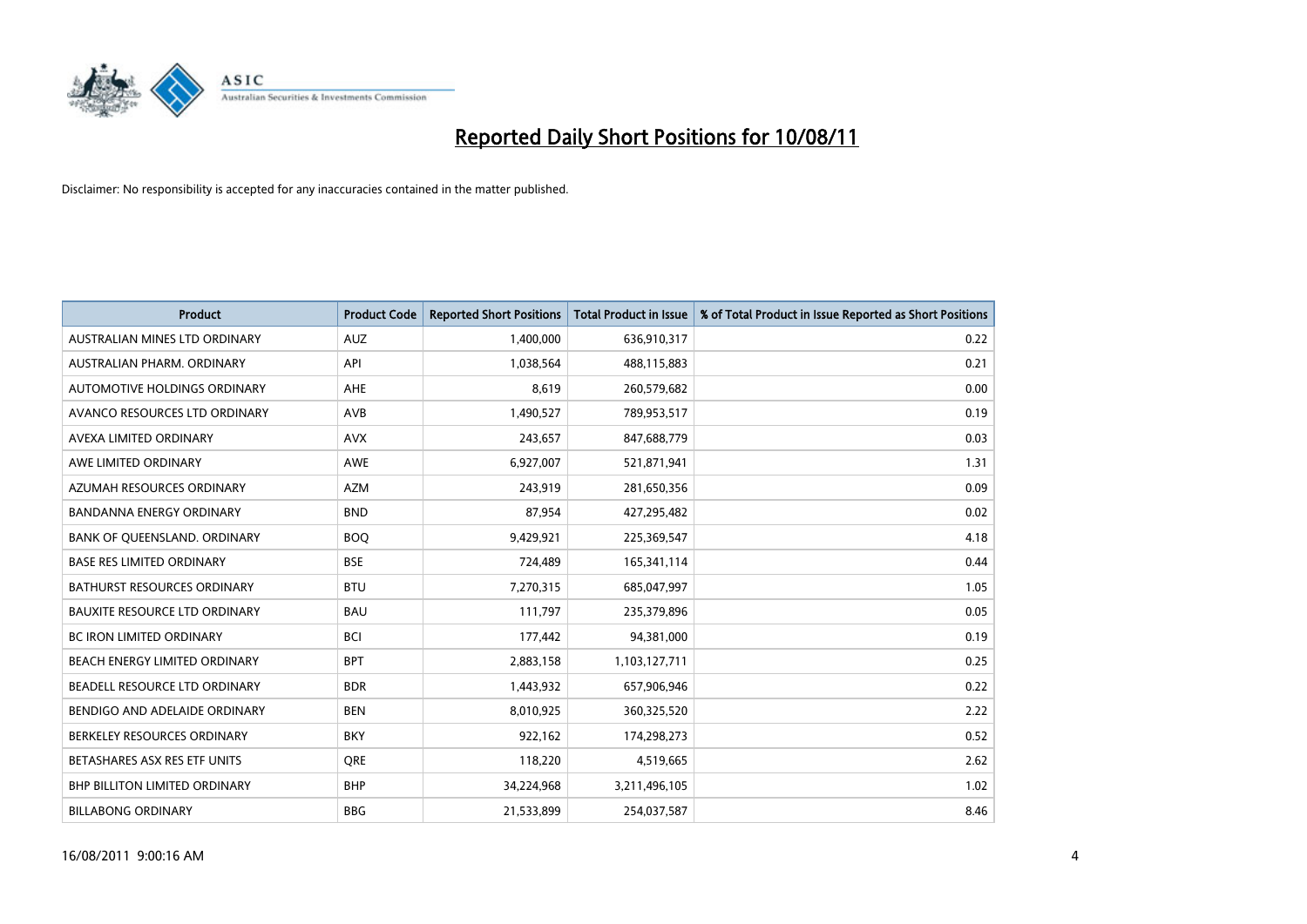

| <b>Product</b>                       | <b>Product Code</b> | <b>Reported Short Positions</b> | Total Product in Issue | % of Total Product in Issue Reported as Short Positions |
|--------------------------------------|---------------------|---------------------------------|------------------------|---------------------------------------------------------|
| <b>BIOTA HOLDINGS ORDINARY</b>       | <b>BTA</b>          | 2,075,258                       | 181,417,556            | 1.14                                                    |
| <b>BISALLOY STEEL ORDINARY</b>       | <b>BIS</b>          | 84,480                          | 216,455,965            | 0.04                                                    |
| BKI INVESTMENT LTD ORDINARY          | BKI                 | 508                             | 422,863,407            | 0.00                                                    |
| <b>BLACKTHORN RESOURCES ORDINARY</b> | <b>BTR</b>          | 35,848                          | 122,918,000            | 0.03                                                    |
| <b>BLUESCOPE STEEL LTD ORDINARY</b>  | <b>BSL</b>          | 83,731,248                      | 1,842,207,385          | 4.52                                                    |
| <b>BOART LONGYEAR ORDINARY</b>       | <b>BLY</b>          | 7,668,466                       | 461,163,412            | 1.65                                                    |
| <b>BOOM LOGISTICS ORDINARY</b>       | <b>BOL</b>          | 467,801                         | 465,011,147            | 0.10                                                    |
| BORAL LIMITED. ORDINARY              | <b>BLD</b>          | 42,260,822                      | 729,925,990            | 5.77                                                    |
| BOTSWANA METALS LTD ORDINARY         | <b>BML</b>          | 7,000                           | 143,717,013            | 0.00                                                    |
| <b>BOW ENERGY LIMITED ORDINARY</b>   | <b>BOW</b>          | 7,989,946                       | 350,517,229            | 2.27                                                    |
| <b>BRADKEN LIMITED ORDINARY</b>      | <b>BKN</b>          | 1,247,884                       | 161,849,910            | 0.75                                                    |
| <b>BRAMBLES LIMITED ORDINARY</b>     | <b>BXB</b>          | 16,058,860                      | 1,479,387,548          | 1.05                                                    |
| <b>BREVILLE GROUP LTD ORDINARY</b>   | <b>BRG</b>          | 3,549                           | 129,995,322            | 0.00                                                    |
| <b>BRICKWORKS LIMITED ORDINARY</b>   | <b>BKW</b>          | 24,174                          | 147,567,333            | 0.02                                                    |
| <b>BROCKMAN RESOURCES ORDINARY</b>   | <b>BRM</b>          | 68,855                          | 144,803,151            | 0.05                                                    |
| BT INVESTMENT MNGMNT ORDINARY        | <b>BTT</b>          | 790,190                         | 160,000,000            | 0.49                                                    |
| <b>BURU ENERGY ORDINARY</b>          | <b>BRU</b>          | 4,233,251                       | 182,840,549            | 2.32                                                    |
| <b>BWP TRUST ORDINARY UNITS</b>      | <b>BWP</b>          | 1,216,259                       | 520,012,793            | 0.23                                                    |
| CABCHARGE AUSTRALIA ORDINARY         | CAB                 | 788,779                         | 120,437,014            | 0.65                                                    |
| CALTEX AUSTRALIA ORDINARY            | <b>CTX</b>          | 7,385,996                       | 270,000,000            | 2.71                                                    |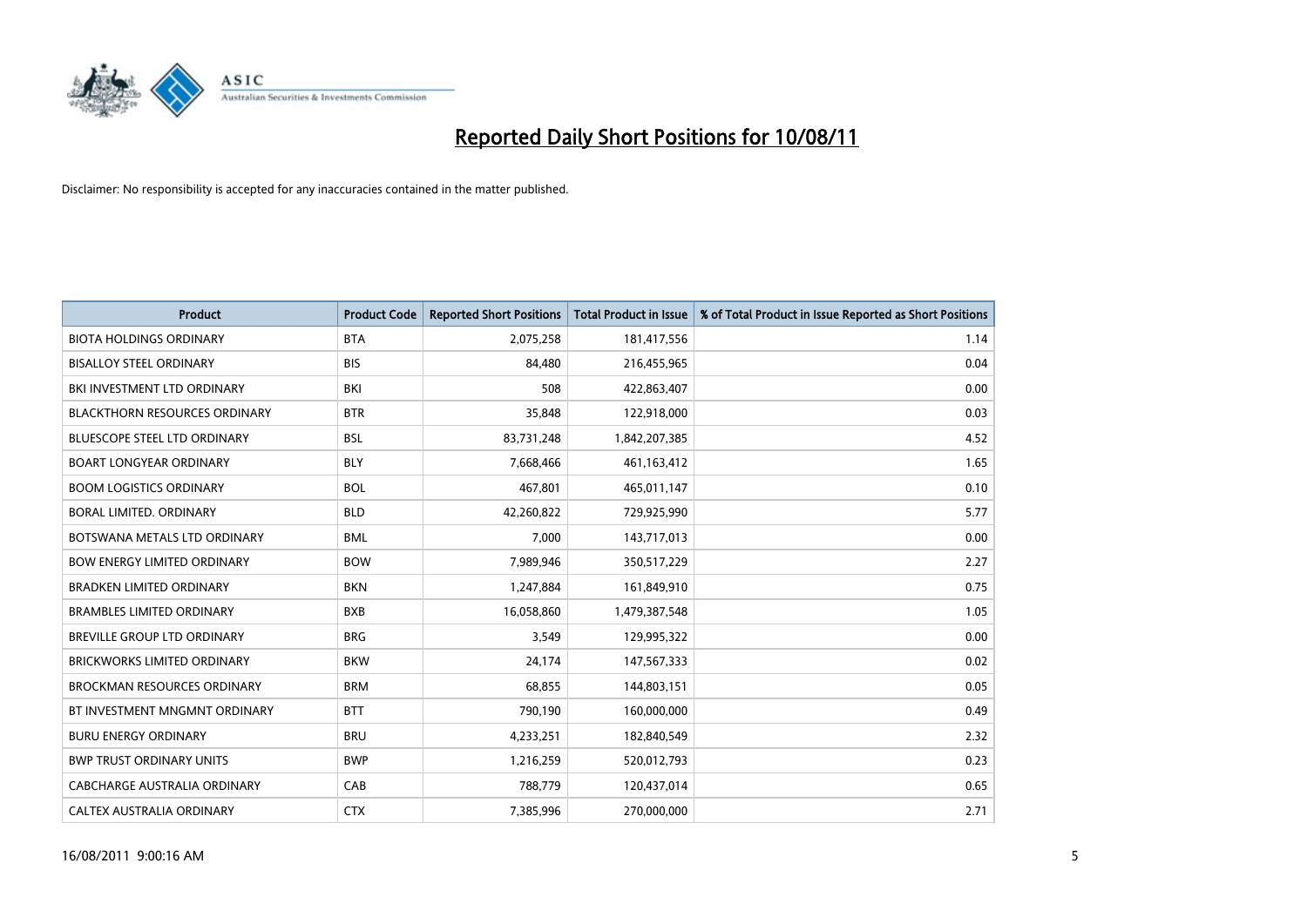

| <b>Product</b>                                | <b>Product Code</b> | <b>Reported Short Positions</b> | <b>Total Product in Issue</b> | % of Total Product in Issue Reported as Short Positions |
|-----------------------------------------------|---------------------|---------------------------------|-------------------------------|---------------------------------------------------------|
| <b>CAMPBELL BROTHERS ORDINARY</b>             | <b>CPB</b>          | 143,113                         | 67,503,411                    | 0.22                                                    |
| CAPE LAMBERT RES LTD ORDINARY                 | <b>CFE</b>          | 1,064,119                       | 627,349,603                   | 0.16                                                    |
| CARABELLA RES LTD ORDINARY                    | <b>CLR</b>          | 555,941                         | 81,626,580                    | 0.68                                                    |
| <b>CARBON ENERGY ORDINARY</b>                 | <b>CNX</b>          | 3,252,972                       | 698,517,858                   | 0.45                                                    |
| CARDNO LIMITED ORDINARY                       | CDD                 | 5,569                           | 109,780,032                   | 0.00                                                    |
| <b>CARINDALE PROPERTY UNIT</b>                | <b>CDP</b>          | 312                             | 70,000,000                    | 0.00                                                    |
| CARNARVON PETROLEUM ORDINARY                  | <b>CVN</b>          | 3,027,754                       | 690,320,634                   | 0.42                                                    |
| CARNEGIE WAVE ENERGY ORDINARY                 | <b>CWE</b>          | 83,000                          | 899,087,627                   | 0.01                                                    |
| CARPATHIAN RESOURCES ORDINARY                 | <b>CPN</b>          | 75,000                          | 265,533,501                   | 0.03                                                    |
| CARPENTARIA EXP. LTD ORDINARY                 | CAP                 | 9,777                           | 98,741,301                    | 0.01                                                    |
| CARSALES.COM LTD ORDINARY                     | <b>CRZ</b>          | 12,351,701                      | 233,729,722                   | 5.28                                                    |
| CASH CONVERTERS ORD/DIV ACCESS                | CCV                 | 142,531                         | 379,761,025                   | 0.03                                                    |
| <b>CASPIAN OIL &amp; GAS ORDINARY</b>         | <b>CIG</b>          | 50.000                          | 1,331,500,513                 | 0.00                                                    |
| CATALPA RESOURCES ORDINARY                    | CAH                 | 243.893                         | 178,214,799                   | 0.13                                                    |
| <b>CEC GROUP LIMITED ORDINARY</b>             | <b>CEG</b>          | 1,750                           | 79,662,662                    | 0.00                                                    |
| <b>CELLNET GROUP ORDINARY</b>                 | <b>CLT</b>          | 1,342                           | 61,286,754                    | 0.00                                                    |
| CENTRAL PETROLEUM ORDINARY                    | <b>CTP</b>          | 11,455                          | 982,298,842                   | 0.00                                                    |
| <b>CENTRO PROPERTIES UNITS/ORD STAPLED</b>    | <b>CNP</b>          | 6,692                           | 972,414,514                   | 0.00                                                    |
| <b>CENTRO RETAIL GROUP STAPLED SECURITIES</b> | <b>CER</b>          | 603,071                         | 2,286,399,424                 | 0.02                                                    |
| <b>CERAMIC FUEL CELLS ORDINARY</b>            | CFU                 | 1,159,455                       | 1,201,353,566                 | 0.09                                                    |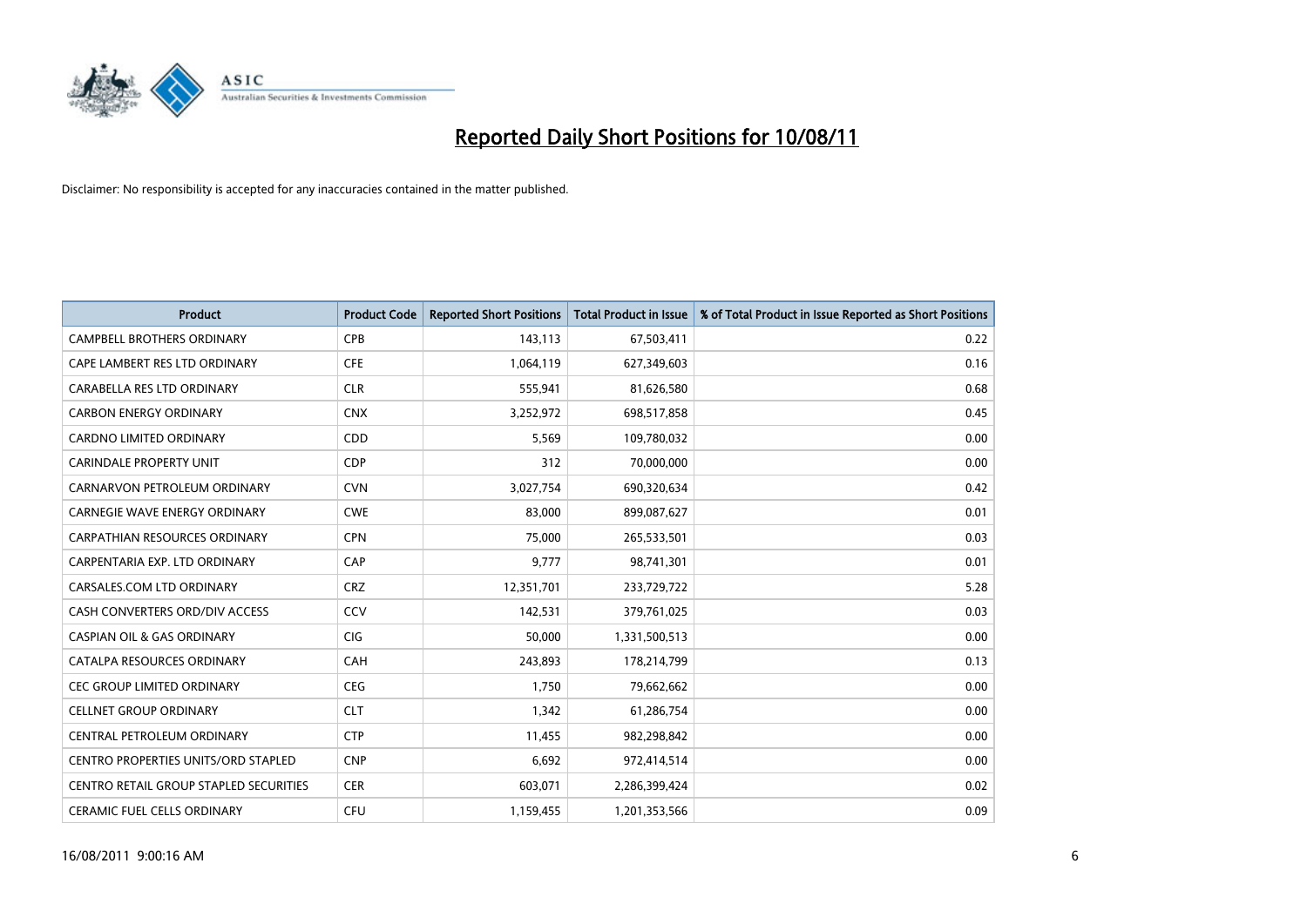

| <b>Product</b>                           | <b>Product Code</b> | <b>Reported Short Positions</b> | <b>Total Product in Issue</b> | % of Total Product in Issue Reported as Short Positions |
|------------------------------------------|---------------------|---------------------------------|-------------------------------|---------------------------------------------------------|
| <b>CERRO RESOURCES NL ORDINARY</b>       | CJO                 | 569,563                         | 748,268,606                   | 0.08                                                    |
| <b>CFS RETAIL PROPERTY UNITS</b>         | <b>CFX</b>          | 46,252,882                      | 2,839,591,911                 | 1.61                                                    |
| CGA MINING LIMITED ORDINARY              | <b>CGX</b>          | 199,400                         | 333,475,726                   | 0.06                                                    |
| CHALLENGER DIV.PRO. STAPLED UNITS        | <b>CDI</b>          | 129,892                         | 903,470,988                   | 0.01                                                    |
| <b>CHALLENGER INFRAST, STAPLED UNITS</b> | <b>CIF</b>          | 154,759                         | 316,223,785                   | 0.05                                                    |
| <b>CHALLENGER LIMITED ORDINARY</b>       | CGF                 | 9,331,797                       | 496,747,954                   | 1.89                                                    |
| CHANDLER MACLEOD LTD ORDINARY            | <b>CMG</b>          | 11,970                          | 466,466,720                   | 0.00                                                    |
| CHARTER HALL GROUP STAPLED US PROHIBIT.  | <b>CHC</b>          | 1,407,863                       | 308,040,283                   | 0.45                                                    |
| <b>CHARTER HALL OFFICE UNIT</b>          | CQO                 | 5,995,767                       | 493,319,730                   | 1.23                                                    |
| <b>CHARTER HALL RETAIL UNITS</b>         | <b>COR</b>          | 604,375                         | 302,162,079                   | 0.20                                                    |
| CITIGOLD CORP LTD ORDINARY               | <b>CTO</b>          | 2,059,217                       | 1,105,078,301                 | 0.18                                                    |
| <b>CLARIUS GRP LTD ORDINARY</b>          | <b>CND</b>          | 115,686                         | 88,161,315                    | 0.13                                                    |
| <b>CLEAN SEAS TUNA ORDINARY</b>          | <b>CSS</b>          | 50.642                          | 480,829,414                   | 0.01                                                    |
| CLINUVEL PHARMACEUT, ORDINARY            | <b>CUV</b>          | 4,127                           | 30,381,706                    | 0.01                                                    |
| <b>CLOUGH LIMITED ORDINARY</b>           | <b>CLO</b>          | 279,474                         | 769,801,269                   | 0.03                                                    |
| <b>CO2 GROUP LIMITED ORDINARY</b>        | COZ                 | 400.000                         | 279,884,589                   | 0.14                                                    |
| <b>COAL &amp; ALLIED ORDINARY</b>        | <b>CNA</b>          | 6,115                           | 86,584,735                    | 0.00                                                    |
| COAL OF AFRICA LTD ORDINARY              | <b>CZA</b>          | 943,686                         | 531,139,661                   | 0.18                                                    |
| <b>COALSPUR MINES LTD ORDINARY</b>       | <b>CPL</b>          | 1,598,309                       | 579,768,744                   | 0.27                                                    |
| <b>COALWORKS LIMITED ORDINARY</b>        | <b>CWK</b>          | 513,994                         | 149,088,955                   | 0.34                                                    |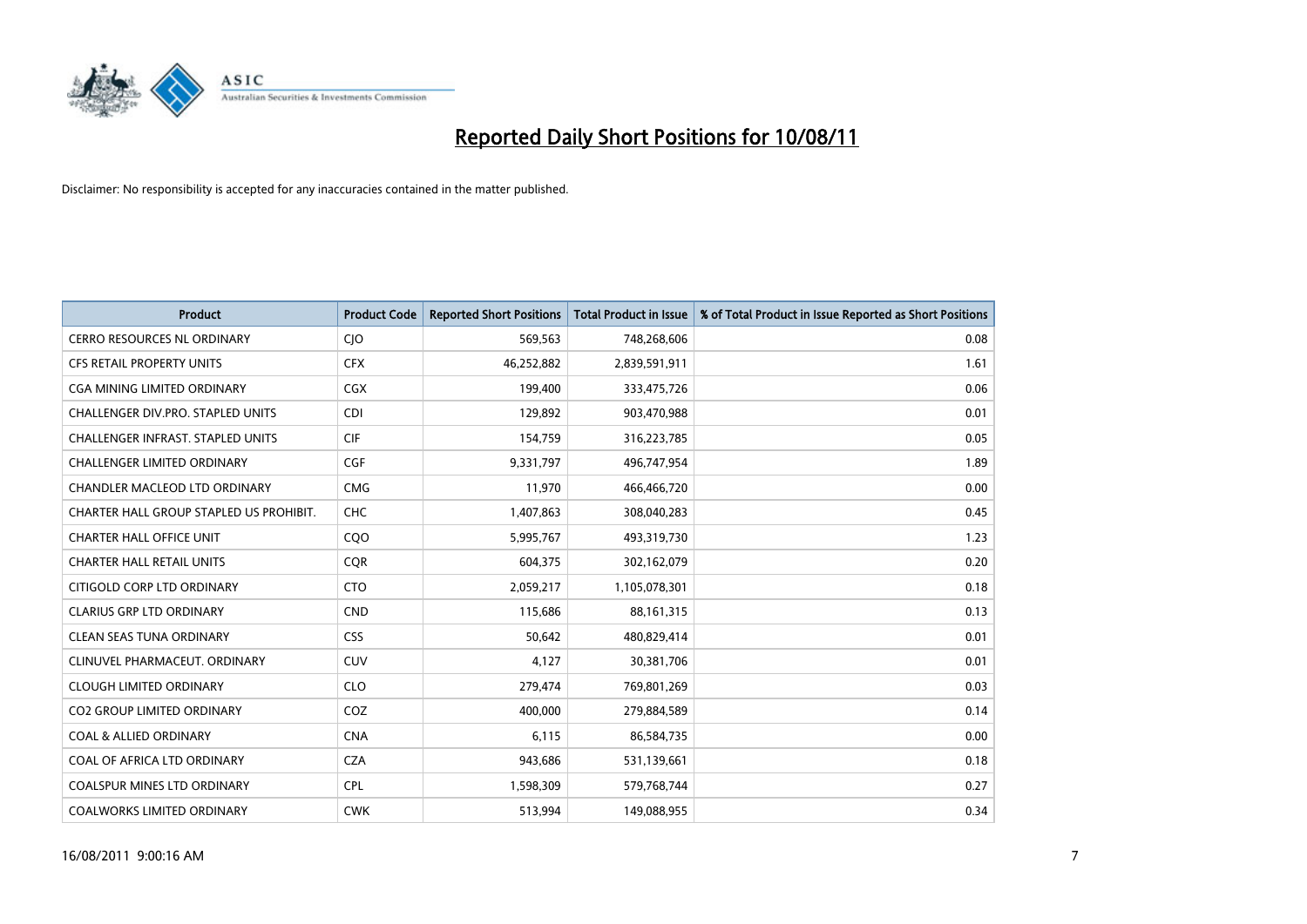

| <b>Product</b>                       | <b>Product Code</b> | <b>Reported Short Positions</b> | <b>Total Product in Issue</b> | % of Total Product in Issue Reported as Short Positions |
|--------------------------------------|---------------------|---------------------------------|-------------------------------|---------------------------------------------------------|
| <b>COBAR CONSOLIDATED ORDINARY</b>   | CCU                 | 100,000                         | 175,313,488                   | 0.06                                                    |
| COCA-COLA AMATIL ORDINARY            | <b>CCL</b>          | 7,038,273                       | 758,085,446                   | 0.89                                                    |
| <b>COCHLEAR LIMITED ORDINARY</b>     | <b>COH</b>          | 1,663,793                       | 56,746,620                    | 2.91                                                    |
| COCKATOO COAL ORDINARY               | <b>COK</b>          | 3,958,083                       | 1,016,196,908                 | 0.38                                                    |
| <b>COFFEY INTERNATIONAL ORDINARY</b> | <b>COF</b>          | 14,796                          | 134,066,081                   | 0.01                                                    |
| <b>COKAL LTD ORDINARY</b>            | <b>CKA</b>          | 392,815                         | 130,055,735                   | 0.30                                                    |
| <b>COLLINS FOODS LTD ORDINARY</b>    | <b>CKF</b>          | 518,079                         | 93,000,003                    | 0.56                                                    |
| COMMONWEALTH BANK, ORDINARY          | <b>CBA</b>          | 27,966,113                      | 1,558,667,244                 | 1.76                                                    |
| COMMONWEALTH PROP ORDINARY UNITS     | <b>CPA</b>          | 30,669,012                      | 2,449,599,711                 | 1.27                                                    |
| <b>COMPASS RESOURCES ORDINARY</b>    | <b>CMR</b>          | 160,952                         | 147,402,920                   | 0.11                                                    |
| <b>COMPUTERSHARE LTD ORDINARY</b>    | <b>CPU</b>          | 3,566,736                       | 555,664,059                   | 0.61                                                    |
| <b>CONNECTEAST GROUP STAPLED</b>     | <b>CEU</b>          | 26,504,035                      | 3,940,145,951                 | 0.66                                                    |
| CONQUEST MINING ORDINARY             | CQT                 | 1,192,568                       | 583,241,478                   | 0.20                                                    |
| CONSOLIDATED MEDIA, ORDINARY         | <b>CMI</b>          | 3,310,752                       | 561,834,996                   | 0.59                                                    |
| CONTANGO MICROCAP ORDINARY           | <b>CTN</b>          | 7,500                           | 146,423,793                   | 0.01                                                    |
| CONTINENTAL COAL LTD ORDINARY        | CCC                 | 733,008                         | 2,415,170,317                 | 0.03                                                    |
| COOPER ENERGY LTD ORDINARY           | <b>COE</b>          | 137,792                         | 292,576,001                   | 0.05                                                    |
| COPPER STRIKE LTD ORDINARY           | <b>CSE</b>          | 714                             | 129,455,571                   | 0.00                                                    |
| <b>CORDLIFE LIMITED ORDINARY</b>     | CBB                 |                                 | 150,887,354                   | 0.00                                                    |
| COUNT FINANCIAL ORDINARY             | COU                 | 427,833                         | 262,247,830                   | 0.16                                                    |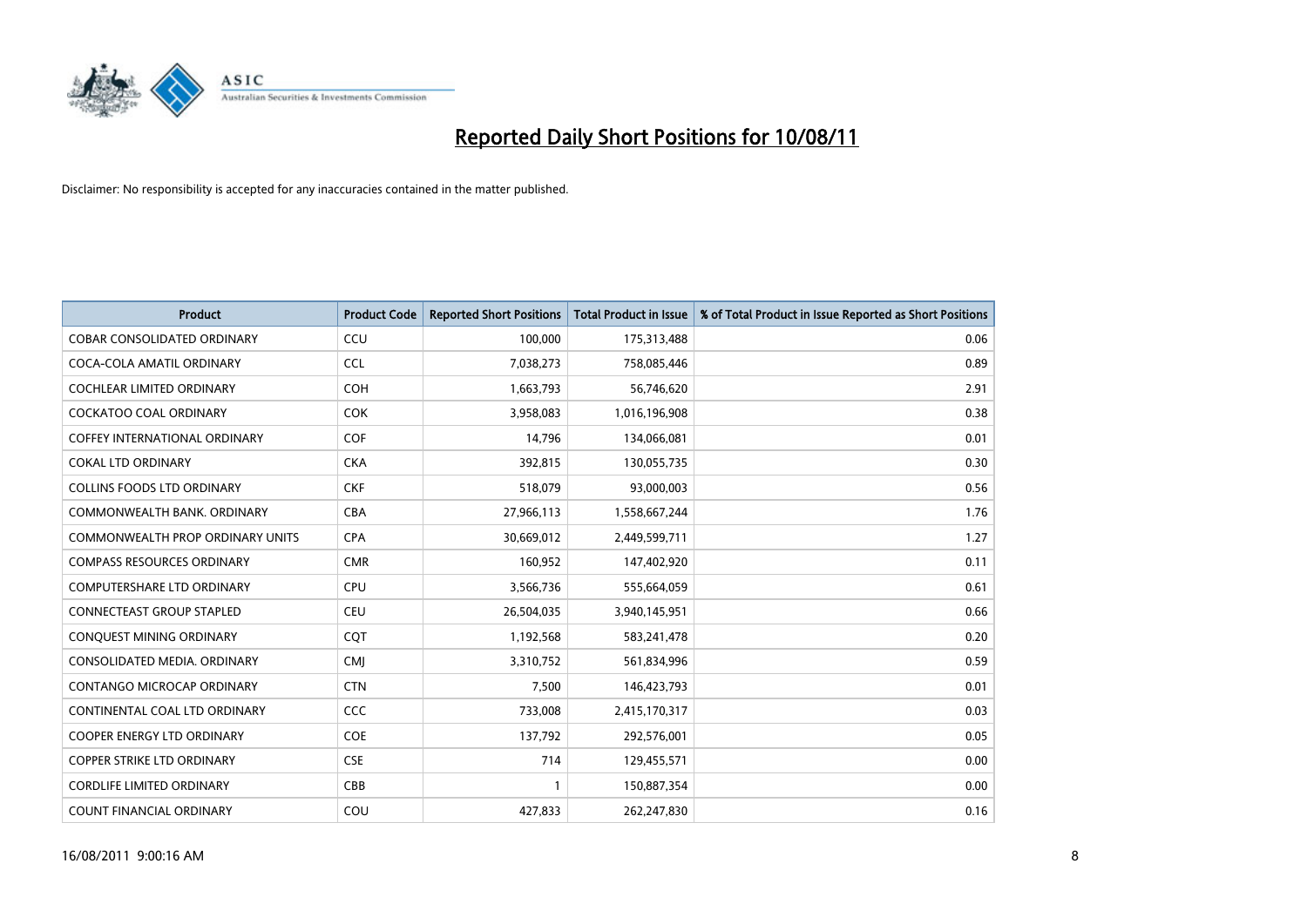

| <b>Product</b>                          | <b>Product Code</b> | <b>Reported Short Positions</b> | <b>Total Product in Issue</b> | % of Total Product in Issue Reported as Short Positions |
|-----------------------------------------|---------------------|---------------------------------|-------------------------------|---------------------------------------------------------|
| <b>CREDIT CORP GROUP ORDINARY</b>       | <b>CCP</b>          | 2,105                           | 45,210,752                    | 0.00                                                    |
| <b>CROMWELL PROP STAPLED SECURITIES</b> | <b>CMW</b>          | 113,667                         | 964,737,315                   | 0.01                                                    |
| <b>CROWN LIMITED ORDINARY</b>           | <b>CWN</b>          | 1,383,716                       | 754,131,800                   | 0.15                                                    |
| <b>CRUSADER RESOURCES ORDINARY</b>      | CAS                 | 250,000                         | 104,266,040                   | 0.24                                                    |
| <b>CSG LIMITED ORDINARY</b>             | CSV                 | 1,014,644                       | 282,567,499                   | 0.36                                                    |
| <b>CSL LIMITED ORDINARY</b>             | <b>CSL</b>          | 7,255,500                       | 527,960,909                   | 1.31                                                    |
| <b>CSR LIMITED ORDINARY</b>             | <b>CSR</b>          | 14,081,719                      | 506,000,315                   | 2.77                                                    |
| <b>CUDECO LIMITED ORDINARY</b>          | CDU                 | 1,927,852                       | 142,654,900                   | 1.35                                                    |
| <b>CUE ENERGY RESOURCE ORDINARY</b>     | <b>CUE</b>          | 255,423                         | 694,819,718                   | 0.04                                                    |
| <b>CUSTOMERS LIMITED ORDINARY</b>       | <b>CUS</b>          | 49,569                          | 134,869,357                   | 0.03                                                    |
| DART ENERGY LTD ORDINARY                | <b>DTE</b>          | 6,843,533                       | 720,674,545                   | 0.94                                                    |
| DAVID JONES LIMITED ORDINARY            | <b>DJS</b>          | 34,348,881                      | 520,751,395                   | 6.57                                                    |
| DECMIL GROUP LIMITED ORDINARY           | <b>DCG</b>          | 84,693                          | 124,254,568                   | 0.06                                                    |
| DEEP YELLOW LIMITED ORDINARY            | <b>DYL</b>          | 96,054                          | 1,127,534,458                 | 0.01                                                    |
| DEVINE LIMITED ORDINARY                 | <b>DVN</b>          | 1,000                           | 634,918,223                   | 0.00                                                    |
| DEXUS PROPERTY GROUP STAPLED UNITS      | <b>DXS</b>          | 31,839,975                      | 4,839,024,176                 | 0.66                                                    |
| DISCOVERY METALS LTD ORDINARY           | <b>DML</b>          | 5,529,866                       | 437,114,481                   | 1.25                                                    |
| DOMINO PIZZA ENTERPR ORDINARY           | <b>DMP</b>          | 327,625                         | 68,407,674                    | 0.47                                                    |
| DOWNER EDI LIMITED ORDINARY             | <b>DOW</b>          | 6,162,040                       | 429,100,296                   | 1.43                                                    |
| DRILLSEARCH ENERGY ORDINARY             | <b>DLS</b>          | 1,175,303                       | 305,176,742                   | 0.39                                                    |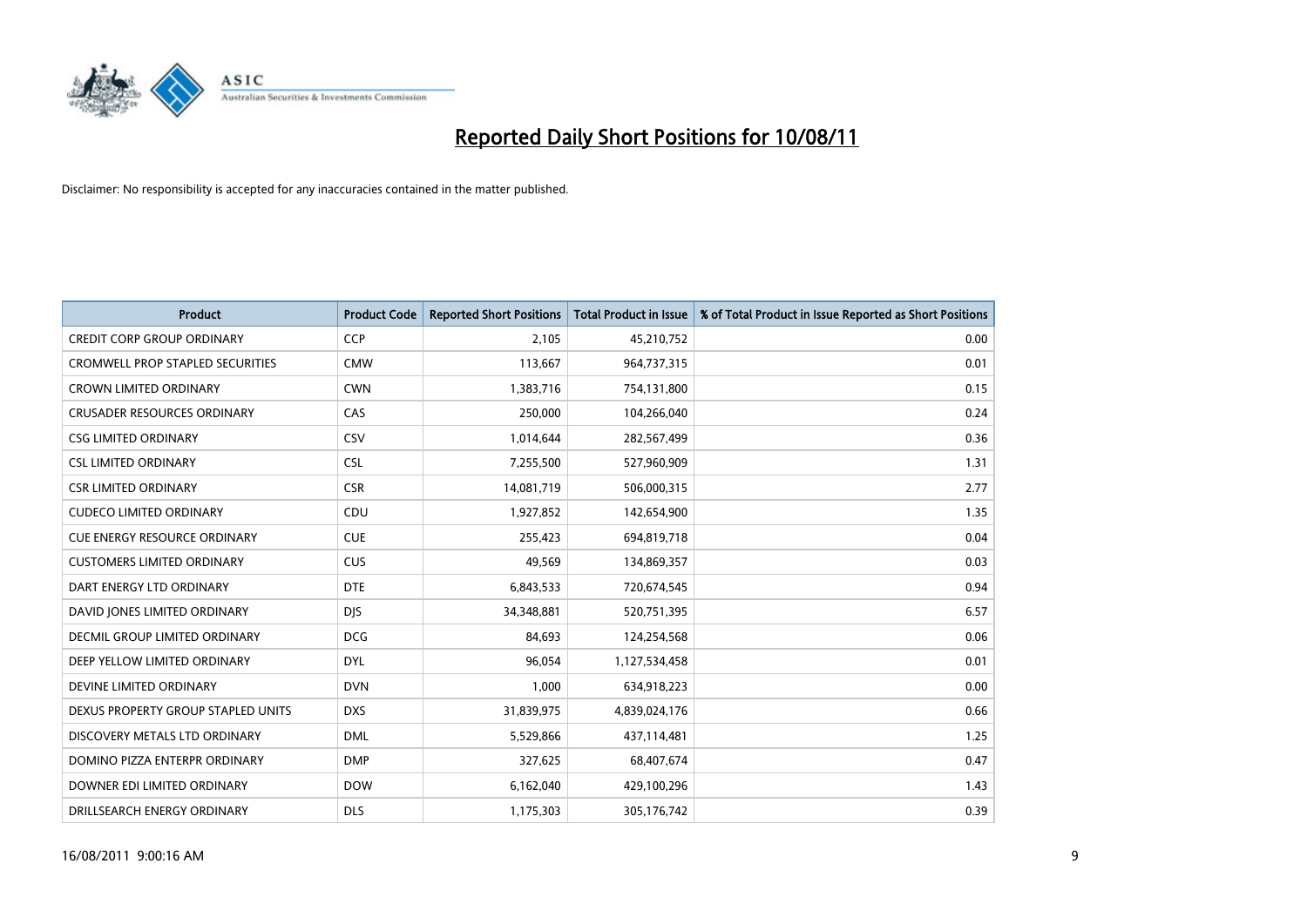

| <b>Product</b>                       | <b>Product Code</b> | <b>Reported Short Positions</b> | <b>Total Product in Issue</b> | % of Total Product in Issue Reported as Short Positions |
|--------------------------------------|---------------------|---------------------------------|-------------------------------|---------------------------------------------------------|
| DUET GROUP STAPLED US PROHIBIT.      | <b>DUE</b>          | 5,410,146                       | 909,692,991                   | 0.59                                                    |
| DULUXGROUP LIMITED ORDINARY          | <b>DLX</b>          | 8,745,524                       | 367,456,259                   | 2.37                                                    |
| DWS ADVANCED ORDINARY                | <b>DWS</b>          | 68,281                          | 132,362,763                   | 0.06                                                    |
| <b>EASTERN STAR GAS ORDINARY</b>     | ESG                 | 10,685,392                      | 991,817,041                   | 1.06                                                    |
| ECHO ENTERTAINMENT ORDINARY          | EGP                 | 1,185,433                       | 688,019,737                   | 0.17                                                    |
| <b>ELDERS LIMITED ORDINARY</b>       | <b>ELD</b>          | 17,912,008                      | 448,598,480                   | 3.99                                                    |
| ELDORADO GOLD CORP CDI 1:1           | EAU                 | 17,990                          | 11,658,431                    | 0.15                                                    |
| ELEMENTAL MINERALS ORDINARY          | <b>ELM</b>          | 90,822                          | 173,385,608                   | 0.05                                                    |
| ELEMENTOS LIMITED ORDINARY           | <b>ELT</b>          | 8                               | 77,068,979                    | 0.00                                                    |
| ELIXIR PETROLEUM LTD ORDINARY        | <b>EXR</b>          | 324,400                         | 188,988,472                   | 0.17                                                    |
| <b>EMECO HOLDINGS ORDINARY</b>       | <b>EHL</b>          | 2,079,236                       | 631,237,586                   | 0.32                                                    |
| ENERGIA MINERALS LTD ORDINARY        | <b>EMX</b>          | 139,711                         | 82,500,005                    | 0.17                                                    |
| ENERGY RESOURCES ORDINARY 'A'        | <b>ERA</b>          | 5,405,005                       | 190,737,934                   | 2.83                                                    |
| <b>ENERGY WORLD CORPOR, ORDINARY</b> | <b>EWC</b>          | 22,409,516                      | 1,734,166,672                 | 1.30                                                    |
| <b>ENTEK ENERGY LTD ORDINARY</b>     | ETE                 | 489,903                         | 510,657,387                   | 0.10                                                    |
| <b>ENTELLECT LIMITED ORDINARY</b>    | <b>ESN</b>          | 464,050                         | 985,337,932                   | 0.05                                                    |
| ENVESTRA LIMITED ORDINARY            | <b>ENV</b>          | 3,620,558                       | 1,468,560,201                 | 0.24                                                    |
| EXTRACT RESOURCES ORDINARY           | <b>EXT</b>          | 506,267                         | 251,159,163                   | 0.17                                                    |
| FAIRFAX MEDIA LTD ORDINARY           | <b>FXI</b>          | 310,898,536                     | 2,351,955,725                 | 13.22                                                   |
| <b>FANTASTIC HOLDINGS ORDINARY</b>   | <b>FAN</b>          | 350,000                         | 102,739,538                   | 0.34                                                    |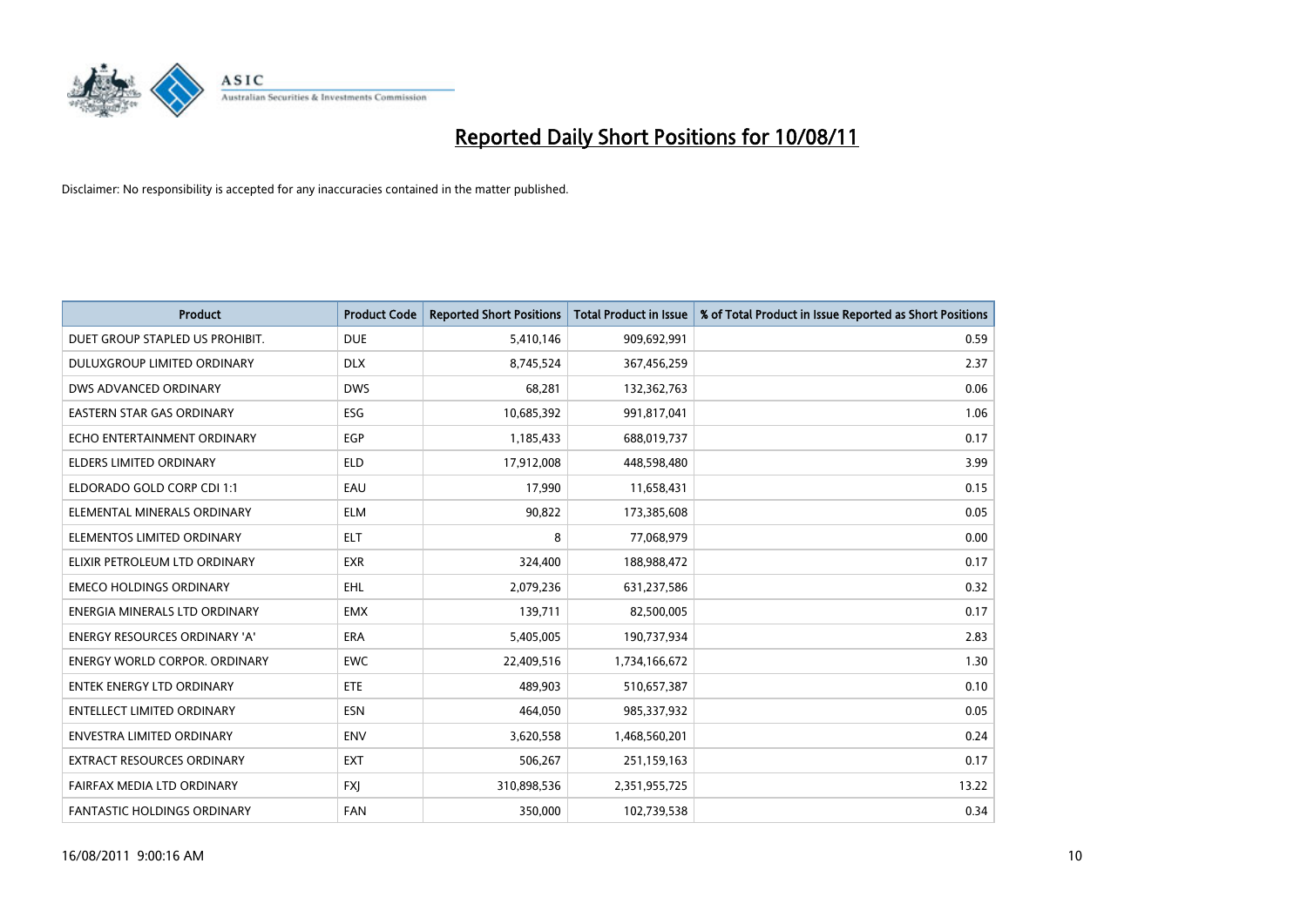

| <b>Product</b>                        | <b>Product Code</b> | <b>Reported Short Positions</b> | <b>Total Product in Issue</b> | % of Total Product in Issue Reported as Short Positions |
|---------------------------------------|---------------------|---------------------------------|-------------------------------|---------------------------------------------------------|
| <b>FAR LTD ORDINARY</b>               | <b>FAR</b>          | 21,276,945                      | 1,245,401,164                 | 1.71                                                    |
| FERRAUS LIMITED ORDINARY              | <b>FRS</b>          | 370                             | 249,598,565                   | 0.00                                                    |
| FISHER & PAYKEL APP. ORDINARY         | <b>FPA</b>          | 18,298                          | 724,235,162                   | 0.00                                                    |
| FISHER & PAYKEL H. ORDINARY           | <b>FPH</b>          | 2,418,209                       | 525,362,450                   | 0.46                                                    |
| FKP PROPERTY GROUP STAPLED SECURITIES | <b>FKP</b>          | 28,461,825                      | 1,185,077,223                 | 2.38                                                    |
| FLEETWOOD CORP ORDINARY               | <b>FWD</b>          | 518,740                         | 57,847,937                    | 0.90                                                    |
| <b>FLETCHER BUILDING ORDINARY</b>     | <b>FBU</b>          | 7,215,286                       | 678,573,570                   | 1.09                                                    |
| FLEXIGROUP LIMITED ORDINARY           | <b>FXL</b>          | 35,164                          | 276,292,173                   | 0.01                                                    |
| FLIGHT CENTRE ORDINARY                | <b>FLT</b>          | 4,736,909                       | 99,959,845                    | 4.73                                                    |
| FLINDERS MINES LTD ORDINARY           | <b>FMS</b>          | 21,481,070                      | 1,820,839,571                 | 1.17                                                    |
| <b>FOCUS MINERALS LTD ORDINARY</b>    | <b>FML</b>          | 1,457,124                       | 3,440,515,431                 | 0.04                                                    |
| <b>FORGE GROUP LIMITED ORDINARY</b>   | FGE                 | 100,450                         | 82,924,014                    | 0.11                                                    |
| FORTE ENERGY NL ORDINARY              | <b>FTE</b>          | 2,234,234                       | 695,589,311                   | 0.32                                                    |
| FORTESCUE METALS GRP ORDINARY         | <b>FMG</b>          | 36,677,117                      | 3,113,348,659                 | 1.17                                                    |
| <b>FOSTER'S GROUP ORDINARY</b>        | <b>FGL</b>          | 11,765,698                      | 1,940,894,542                 | 0.58                                                    |
| FTD CORPORATION ORDINARY              | <b>FTD</b>          | 8.088                           | 36,474,593                    | 0.02                                                    |
| <b>FUNTASTIC LIMITED ORDINARY</b>     | <b>FUN</b>          | 322,528                         | 340,997,682                   | 0.09                                                    |
| <b>G.U.D. HOLDINGS ORDINARY</b>       | GUD                 | 254,867                         | 69,089,611                    | 0.36                                                    |
| <b>GALAXY RESOURCES ORDINARY</b>      | GXY                 | 1,659,263                       | 323,327,000                   | 0.51                                                    |
| <b>GEODYNAMICS LIMITED ORDINARY</b>   | GDY                 | 35,392                          | 337,084,174                   | 0.01                                                    |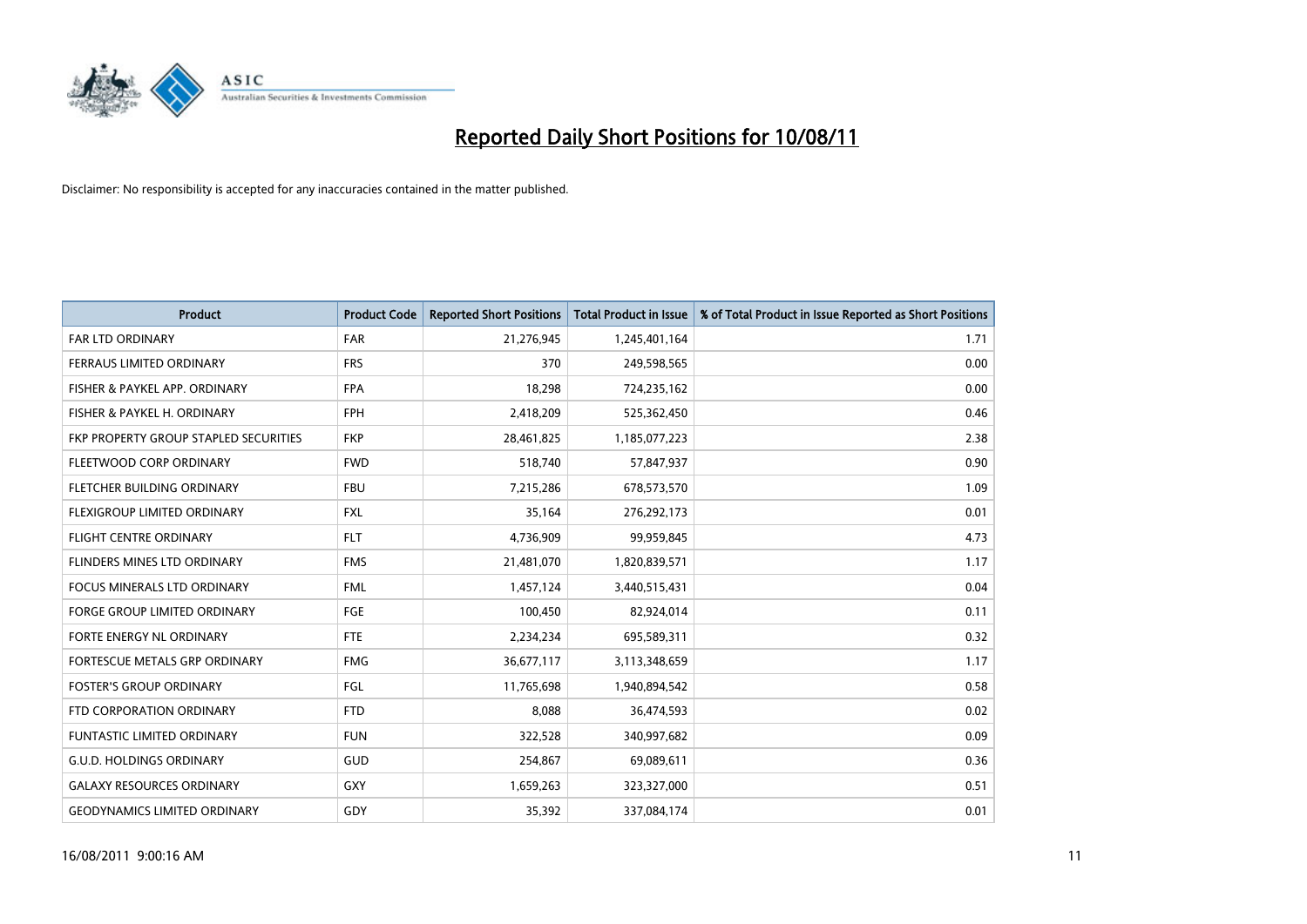

| <b>Product</b>                            | <b>Product Code</b> | <b>Reported Short Positions</b> | <b>Total Product in Issue</b> | % of Total Product in Issue Reported as Short Positions |
|-------------------------------------------|---------------------|---------------------------------|-------------------------------|---------------------------------------------------------|
| <b>GINDALBIE METALS LTD ORDINARY</b>      | <b>GBG</b>          | 37,066,769                      | 988,710,739                   | 3.72                                                    |
| <b>GLOBAL MINING ORDINARY</b>             | <b>GMI</b>          | 8,951                           | 191,820,968                   | 0.00                                                    |
| <b>GLOUCESTER COAL ORDINARY</b>           | GCL                 | 769,225                         | 202,905,967                   | 0.37                                                    |
| <b>GME RESOURCES LTD ORDINARY</b>         | <b>GME</b>          | 800                             | 322,635,902                   | 0.00                                                    |
| <b>GOLD ROAD RES LTD ORDINARY</b>         | GOR                 | 78,965                          | 317,087,535                   | 0.02                                                    |
| <b>GOLDEN WEST RESOURCE ORDINARY</b>      | <b>GWR</b>          | 1,617                           | 192,082,567                   | 0.00                                                    |
| <b>GOODMAN FIELDER, ORDINARY</b>          | <b>GFF</b>          | 25,830,764                      | 1,380,386,438                 | 1.85                                                    |
| <b>GOODMAN GROUP STAPLED US PROHIBIT.</b> | <b>GMG</b>          | 24,484,803                      | 7,394,607,411                 | 0.32                                                    |
| <b>GPT GROUP STAPLED SEC.</b>             | <b>GPT</b>          | 13,736,545                      | 1,855,529,431                 | 0.72                                                    |
| <b>GRAINCORP LIMITED A CLASS ORDINARY</b> | <b>GNC</b>          | 812,936                         | 198,318,900                   | 0.39                                                    |
| <b>GRANGE RESOURCES. ORDINARY</b>         | <b>GRR</b>          | 87,786                          | 1,153,181,487                 | 0.00                                                    |
| <b>GREENCAP LIMITED ORDINARY</b>          | GCG                 |                                 | 262,515,385                   | 0.00                                                    |
| <b>GREENLAND MIN EN LTD ORDINARY</b>      | GGG                 | 2,132,173                       | 410,407,582                   | 0.52                                                    |
| <b>GRYPHON MINERALS LTD ORDINARY</b>      | GRY                 | 2,237,445                       | 299,922,058                   | 0.73                                                    |
| <b>GUILDFORD COAL LTD ORDINARY</b>        | <b>GUF</b>          | 1,652,282                       | 217,469,617                   | 0.76                                                    |
| <b>GUINNESS PEAT GROUP. CDI 1:1</b>       | <b>GPG</b>          | 1,226,373                       | 266,222,148                   | 0.46                                                    |
| <b>GUNNS LIMITED ORDINARY</b>             | <b>GNS</b>          | 70,043,793                      | 848,401,559                   | 8.25                                                    |
| <b>GWA GROUP LTD ORDINARY</b>             | <b>GWA</b>          | 7,219,917                       | 301,525,014                   | 2.37                                                    |
| HARVEY NORMAN ORDINARY                    | <b>HVN</b>          | 53,205,432                      | 1,062,316,784                 | 4.97                                                    |
| HASTIE GROUP LIMITED ORDINARY             | <b>HST</b>          | 13,117,701                      | 1,367,511,426                 | 0.96                                                    |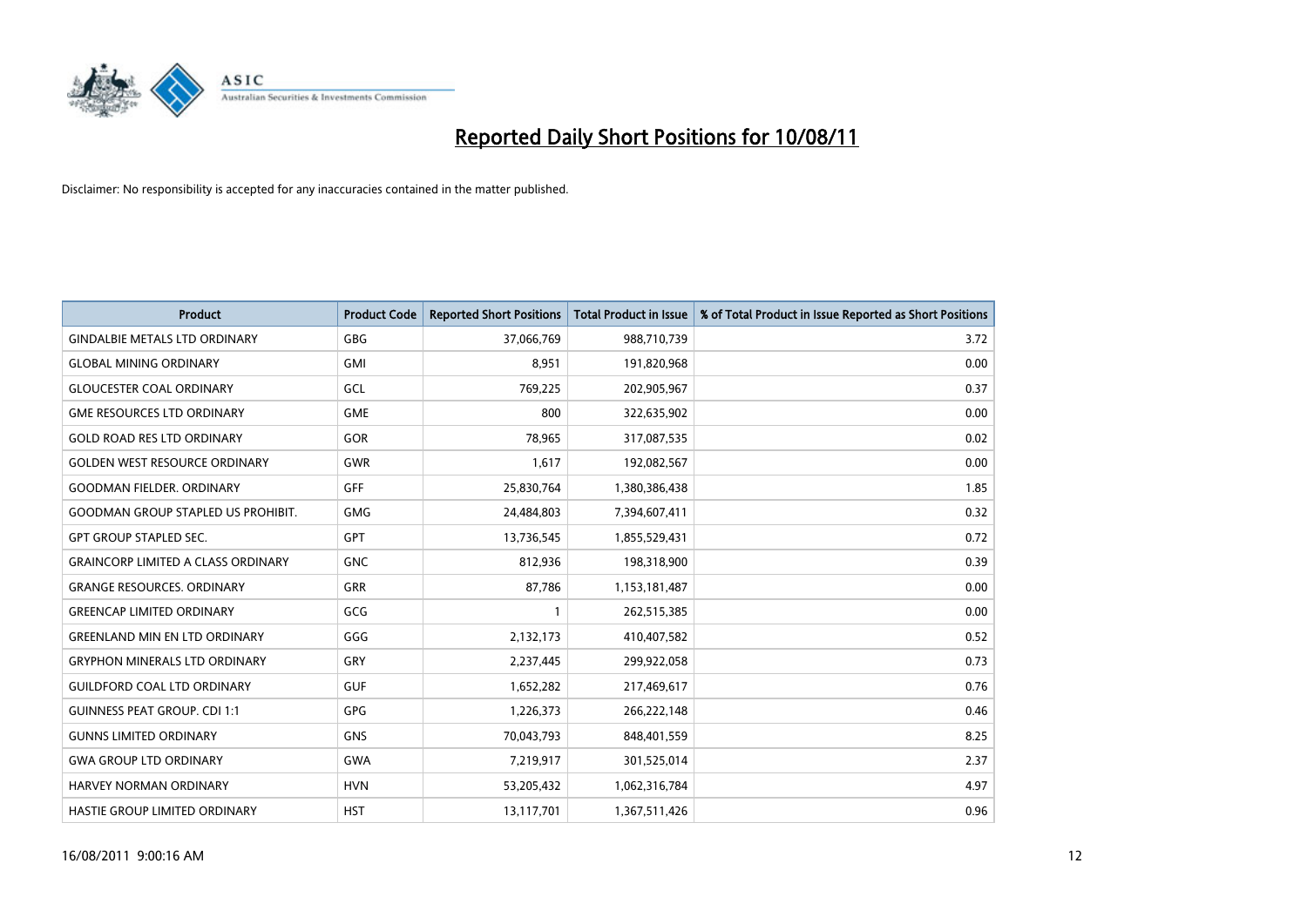

| <b>Product</b>                        | <b>Product Code</b> | <b>Reported Short Positions</b> | <b>Total Product in Issue</b> | % of Total Product in Issue Reported as Short Positions |
|---------------------------------------|---------------------|---------------------------------|-------------------------------|---------------------------------------------------------|
| HASTINGS DIVERSIFIED STAPLED SECURITY | <b>HDF</b>          | 2,285,967                       | 530,001,072                   | 0.42                                                    |
| <b>HEARTWARE INT INC CDI 35:1</b>     | <b>HIN</b>          | 272,008                         | 48,598,550                    | 0.56                                                    |
| <b>HENDERSON GROUP CDI 1:1</b>        | <b>HGG</b>          | 5,479,830                       | 628,839,582                   | 0.86                                                    |
| HFA HOLDINGS LIMITED ORDINARY         | <b>HFA</b>          | 447,023                         | 117,332,831                   | 0.37                                                    |
| <b>HIGHLANDS PACIFIC ORDINARY</b>     | <b>HIG</b>          | 2,413,591                       | 686,082,148                   | 0.35                                                    |
| HILLGROVE RES LTD ORDINARY            | <b>HGO</b>          | 1,708,990                       | 793,698,575                   | 0.21                                                    |
| HILLS HOLDINGS LTD ORDINARY           | HIL.                | 4,057,207                       | 249,139,016                   | 1.62                                                    |
| HORIZON OIL LIMITED ORDINARY          | <b>HZN</b>          | 12,522,251                      | 1,130,811,515                 | 1.12                                                    |
| HUNNU COAL LIMITED ORDINARY           | <b>HUN</b>          | 144.801                         | 216,565,002                   | 0.07                                                    |
| <b>ICON ENERGY LIMITED ORDINARY</b>   | <b>ICN</b>          | 67,000                          | 469,301,394                   | 0.01                                                    |
| <b>IINET LIMITED ORDINARY</b>         | <b>IIN</b>          | 1,438,712                       | 152,169,119                   | 0.94                                                    |
| <b>IKWEZI MINING LTD ORDINARY</b>     | <b>IKW</b>          | 2,729,040                       | 168,800,000                   | 1.62                                                    |
| ILUKA RESOURCES ORDINARY              | <b>ILU</b>          | 1,908,798                       | 418,700,517                   | 0.46                                                    |
| <b>IMDEX LIMITED ORDINARY</b>         | <b>IMD</b>          | 26,905                          | 199,414,165                   | 0.01                                                    |
| IMF (AUSTRALIA) LTD ORDINARY          | <b>IMF</b>          | 329,544                         | 123,828,193                   | 0.26                                                    |
| <b>IMX RESOURCES LTD ORDINARY</b>     | <b>IXR</b>          | 20,000                          | 262,612,803                   | 0.01                                                    |
| <b>INCITEC PIVOT ORDINARY</b>         | IPL                 | 1,500,694                       | 1,628,730,107                 | 0.07                                                    |
| INDAGO RESOURCES LTD ORDINARY         | <b>IDG</b>          | 8,179                           | 4,920,997                     | 0.17                                                    |
| <b>INDEPENDENCE GROUP ORDINARY</b>    | <b>IGO</b>          | 1,620,329                       | 202,907,135                   | 0.80                                                    |
| INDO MINES LIMITED ORDINARY           | <b>IDO</b>          | 40,000                          | 229,809,304                   | 0.02                                                    |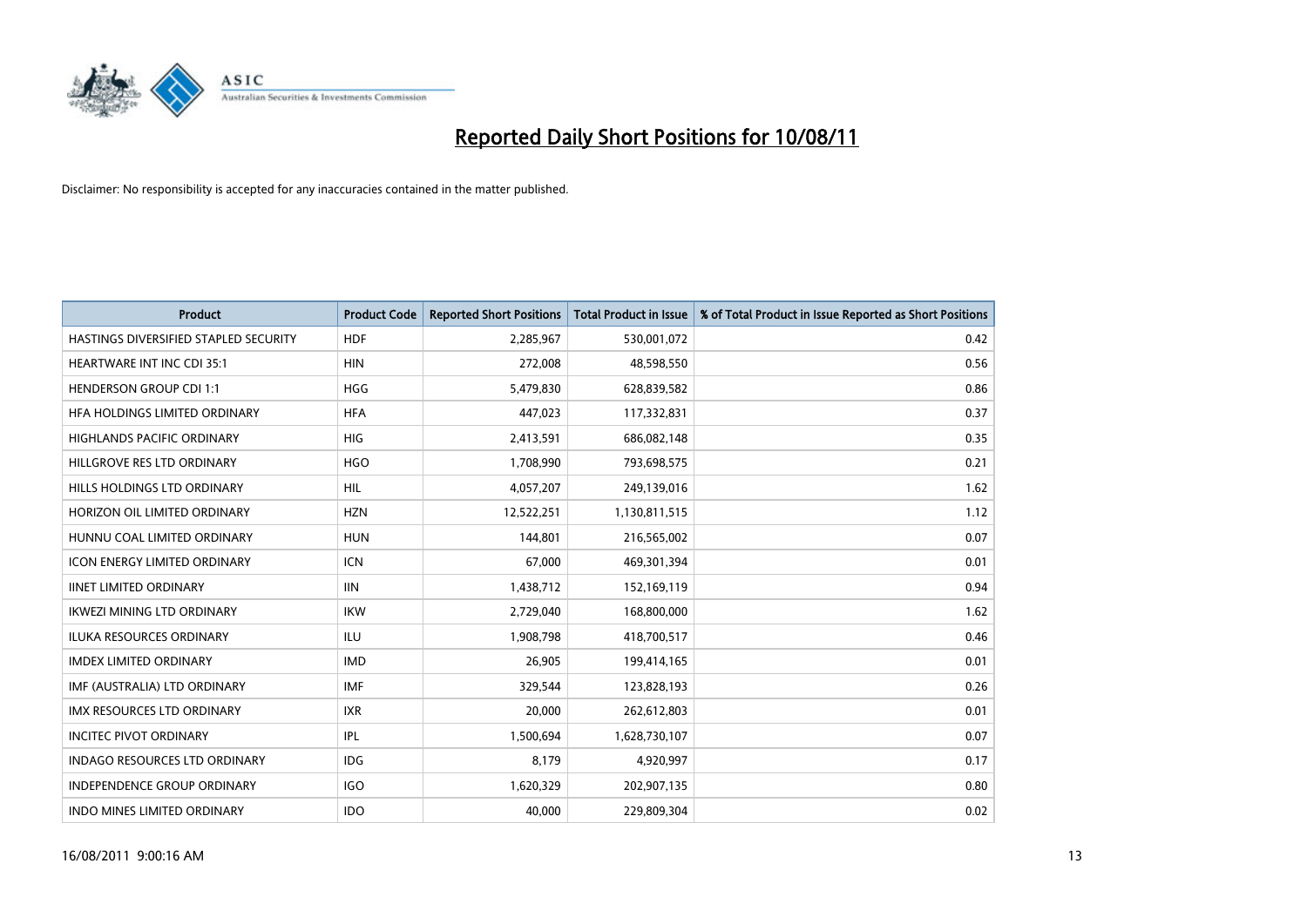

| <b>Product</b>                                | <b>Product Code</b> | <b>Reported Short Positions</b> | <b>Total Product in Issue</b> | % of Total Product in Issue Reported as Short Positions |
|-----------------------------------------------|---------------------|---------------------------------|-------------------------------|---------------------------------------------------------|
| <b>INDOPHIL RESOURCES ORDINARY</b>            | <b>IRN</b>          | 15,162,044                      | 995,437,860                   | 1.52                                                    |
| INDUSTREA LIMITED ORDINARY                    | IDL                 | 1,373,914                       | 364,733,566                   | 0.38                                                    |
| <b>INFIGEN ENERGY STAPLED SECURITIES</b>      | <b>IFN</b>          | 3,772,243                       | 762,265,972                   | 0.50                                                    |
| ING RE COM GROUP STAPLED SECURITIES           | ILF                 | 9,075                           | 441,029,194                   | 0.00                                                    |
| <b>INSURANCE AUSTRALIA ORDINARY</b>           | IAG                 | 9,216,639                       | 2,079,034,021                 | 0.42                                                    |
| INT GOLDFIELDS LTD ORDINARY                   | <b>IGS</b>          | 11,042,682                      | 571,520,386                   | 1.93                                                    |
| INTEGRA MINING LTD, ORDINARY                  | <b>IGR</b>          | 5,517,615                       | 843,493,881                   | 0.64                                                    |
| <b>INTREPID MINES ORDINARY</b>                | <b>IAU</b>          | 3,954,799                       | 522,300,939                   | 0.74                                                    |
| <b>INVESTA OFFICE FUND STAPLED SECURITIES</b> | <b>IOF</b>          | 10,196,264                      | 2,729,071,212                 | 0.37                                                    |
| <b>INVOCARE LIMITED ORDINARY</b>              | <b>IVC</b>          | 1,012,210                       | 107,912,897                   | 0.94                                                    |
| ION LIMITED ORDINARY                          | <b>ION</b>          | 164,453                         | 256,365,105                   | 0.06                                                    |
| <b>IOOF HOLDINGS LTD ORDINARY</b>             | IFL.                | 1,356,022                       | 229,794,395                   | 0.57                                                    |
| <b>IRESS MARKET TECH. ORDINARY</b>            | <b>IRE</b>          | 1,988,435                       | 126,992,462                   | 1.54                                                    |
| <b>IRON ORE HOLDINGS ORDINARY</b>             | <b>IOH</b>          | 101,692                         | 166,087,005                   | 0.05                                                    |
| ISHARES MSCI AUS 200 ISHARES MSCI AUS 200     | IOZ                 | 4,546                           | 2,400,836                     | 0.19                                                    |
| ISHARES MSCI EM MKTS CDI 1:1                  | <b>IEM</b>          | 18,083                          | 425,700,000                   | 0.00                                                    |
| ISHARES S&P 500 CDI 1:1                       | <b>IVV</b>          | 3,818                           | 116,350,000                   | 0.00                                                    |
| ISHARES S&P HIGH DIV ISHARES S&P HIGH DIV     | <b>IHD</b>          | 7,913                           | 2,300,931                     | 0.34                                                    |
| ISHARES SMALL ORDS ISHARES SMALL ORDS         | <b>ISO</b>          | 92,064                          | 3,901,916                     | 2.36                                                    |
| <b>IVANHOE AUSTRALIA ORDINARY</b>             | <b>IVA</b>          | 149.579                         | 418,709,553                   | 0.03                                                    |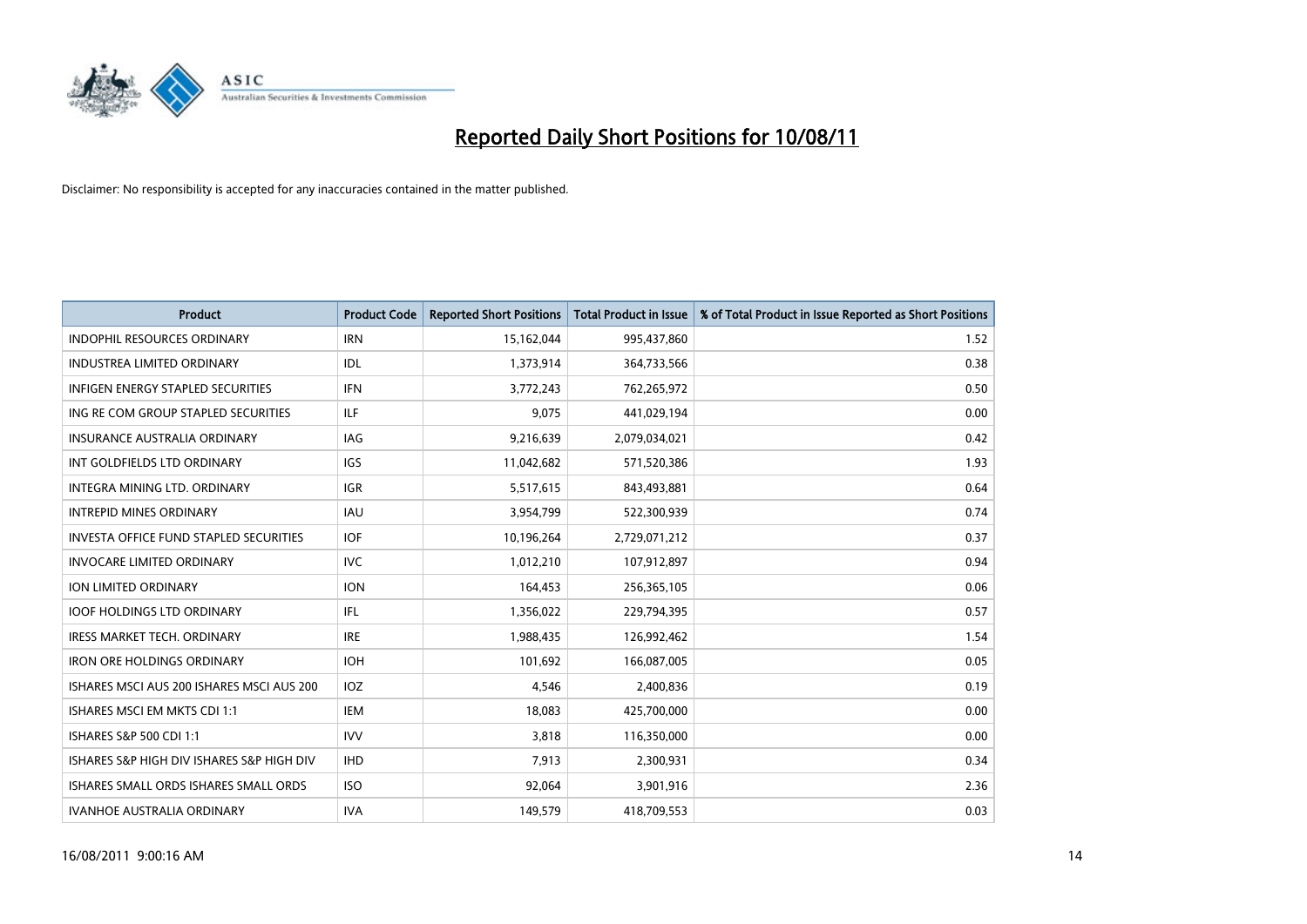

| <b>Product</b>                                  | <b>Product Code</b> | <b>Reported Short Positions</b> | <b>Total Product in Issue</b> | % of Total Product in Issue Reported as Short Positions |
|-------------------------------------------------|---------------------|---------------------------------|-------------------------------|---------------------------------------------------------|
| <b>JAMES HARDIE INDUST CHESS DEPOSITARY INT</b> | <b>JHX</b>          | 25,982,727                      | 437,311,611                   | 5.92                                                    |
| <b>JAMESON RESOURCES ORDINARY</b>               | <b>JAL</b>          | 1,600,000                       | 95,828,865                    | 1.67                                                    |
| <b>JB HI-FI LIMITED ORDINARY</b>                | <b>IBH</b>          | 19,316,840                      | 98,535,763                    | 19.59                                                   |
| <b>KAGARA LTD ORDINARY</b>                      | KZL                 | 9,938,825                       | 717,943,836                   | 1.37                                                    |
| KANGAROO RES LTD ORDINARY                       | <b>KRL</b>          | 600,000                         | 3,434,430,012                 | 0.02                                                    |
| KAROON GAS AUSTRALIA ORDINARY                   | <b>KAR</b>          | 1,871,236                       | 221,420,769                   | 0.83                                                    |
| KASBAH RESOURCES ORDINARY                       | KAS                 | 19,883                          | 364,262,596                   | 0.01                                                    |
| KATHMANDU HOLD LTD ORDINARY                     | <b>KMD</b>          | 1,001,409                       | 200,000,000                   | 0.49                                                    |
| <b>KEYBRIDGE CAPITAL ORDINARY</b>               | <b>KBC</b>          | 5,999                           | 172,070,564                   | 0.00                                                    |
| KIMBERLEY METALS LTD ORDINARY                   | <b>KBL</b>          | 1,820                           | 164,452,978                   | 0.00                                                    |
| KINGSGATE CONSOLID, ORDINARY                    | <b>KCN</b>          | 2,610,575                       | 135,338,157                   | 1.91                                                    |
| KINGSROSE MINING LTD ORDINARY                   | <b>KRM</b>          | 503,566                         | 266,088,064                   | 0.18                                                    |
| LEIGHTON HOLDINGS ORDINARY                      | LEI                 | 6,933,092                       | 336,515,596                   | 2.05                                                    |
| LEND LEASE GROUP UNIT/ORD STAPLED               | LLC                 | 3,189,218                       | 570,915,669                   | 0.54                                                    |
| LINC ENERGY LTD ORDINARY                        | <b>LNC</b>          | 6,750,254                       | 503,418,900                   | 1.34                                                    |
| LIQUEFIED NATURAL ORDINARY                      | <b>LNG</b>          | 370.140                         | 267,699,015                   | 0.14                                                    |
| LUDOWICI LIMITED ORDINARY                       | LDW                 | 6,496                           | 29,353,354                    | 0.02                                                    |
| LYNAS CORPORATION ORDINARY                      | <b>LYC</b>          | 43,394,895                      | 1,713,646,913                 | 2.56                                                    |
| <b>M2 TELECOMMUNICATION ORDINARY</b>            | <b>MTU</b>          | 3,791                           | 123,731,285                   | 0.00                                                    |
| MACARTHUR COAL ORDINARY                         | <b>MCC</b>          | 898,869                         | 302,092,343                   | 0.27                                                    |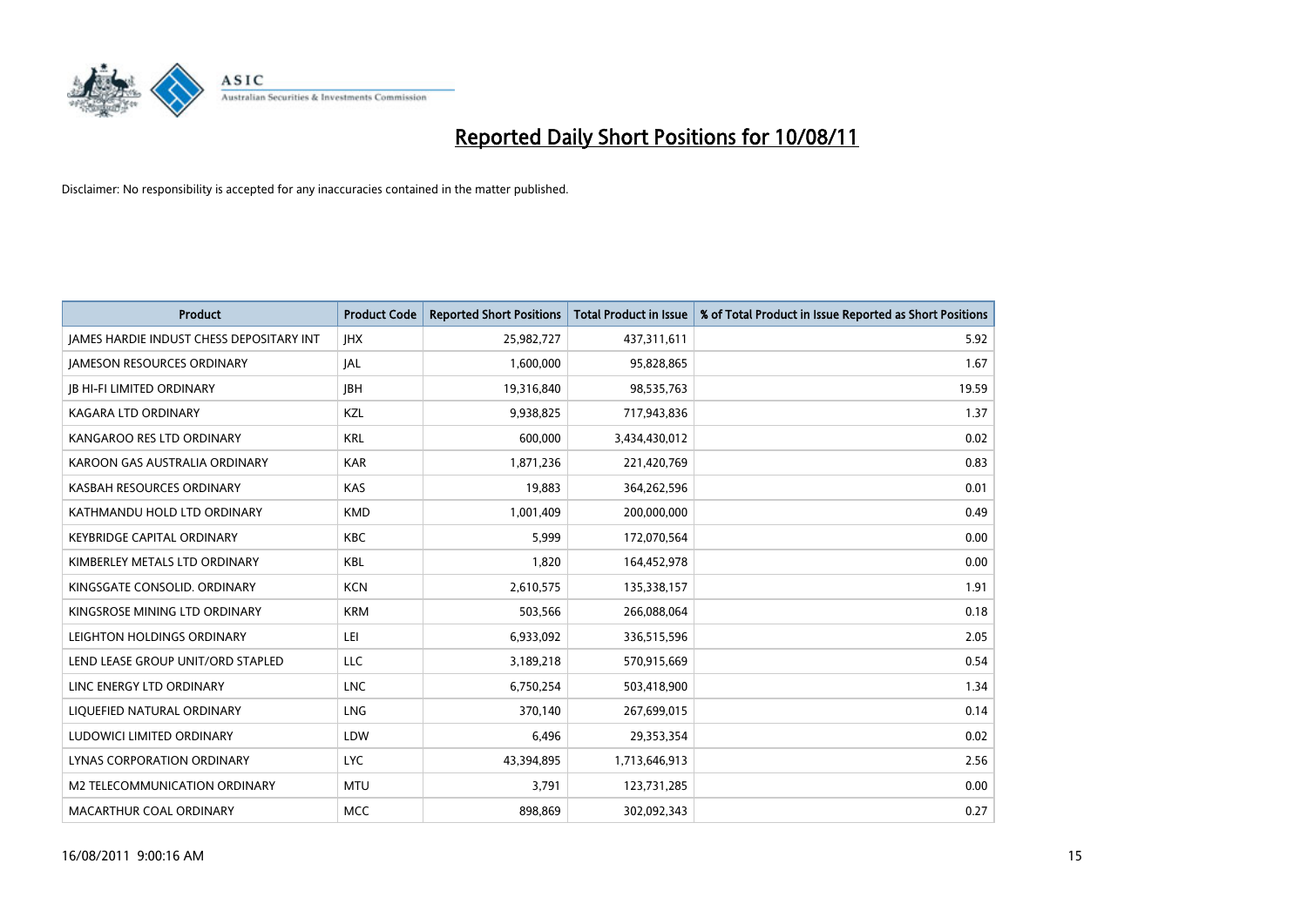

| <b>Product</b>                        | <b>Product Code</b> | <b>Reported Short Positions</b> | Total Product in Issue | % of Total Product in Issue Reported as Short Positions |
|---------------------------------------|---------------------|---------------------------------|------------------------|---------------------------------------------------------|
| <b>MACMAHON HOLDINGS ORDINARY</b>     | <b>MAH</b>          | 5,392,094                       | 733,711,705            | 0.73                                                    |
| MACO ATLAS ROADS GRP ORDINARY STAPLED | <b>MQA</b>          | 6,393,318                       | 452,345,907            | 1.42                                                    |
| MACQUARIE GROUP LTD ORDINARY          | MQG                 | 4,285,835                       | 348,280,167            | 1.21                                                    |
| MAP GROUP STAPLED US PROHIBIT.        | <b>MAP</b>          | 6,713,417                       | 1,861,210,782          | 0.34                                                    |
| <b>MARENGO MINING ORDINARY</b>        | <b>MGO</b>          | 167,809                         | 1,002,399,863          | 0.02                                                    |
| <b>MATRIX C &amp; E LTD ORDINARY</b>  | <b>MCE</b>          | 119,219                         | 77,081,507             | 0.16                                                    |
| MCMILLAN SHAKESPEARE ORDINARY         | <b>MMS</b>          | 2,991                           | 68,081,810             | 0.00                                                    |
| <b>MCPHERSON'S LTD ORDINARY</b>       | <b>MCP</b>          | 703,253                         | 72,401,758             | 0.97                                                    |
| MEDUSA MINING LTD ORDINARY            | <b>MML</b>          | 1,937,931                       | 188,233,911            | 1.01                                                    |
| MELBOURNE IT LIMITED ORDINARY         | <b>MLB</b>          | 178,636                         | 80,662,621             | 0.23                                                    |
| MEO AUSTRALIA LTD ORDINARY            | <b>MEO</b>          | 753,039                         | 539,913,260            | 0.13                                                    |
| <b>MERMAID MARINE ORDINARY</b>        | <b>MRM</b>          | 2,182,655                       | 215,477,852            | 1.00                                                    |
| MESOBLAST LIMITED ORDINARY            | <b>MSB</b>          | 1,678,834                       | 280,425,258            | 0.61                                                    |
| METALS X LIMITED ORDINARY             | <b>MLX</b>          | 337,654                         | 1,365,661,782          | 0.03                                                    |
| METCASH LIMITED ORDINARY              | <b>MTS</b>          | 29,550,909                      | 768,928,924            | 3.81                                                    |
| METGASCO LIMITED ORDINARY             | <b>MEL</b>          | 235,435                         | 276,213,791            | 0.09                                                    |
| METMINCO LIMITED ORDINARY             | <b>MNC</b>          | 2,973,058                       | 1,462,616,146          | 0.20                                                    |
| MHM METALS LIMITED ORDINARY           | <b>MHM</b>          | 97,433                          | 102,252,570            | 0.10                                                    |
| MICLYN EXP OFFSHR ORDINARY            | <b>MIO</b>          | 296,300                         | 274,618,684            | 0.10                                                    |
| MINARA RESOURCES ORDINARY             | <b>MRE</b>          | 17,890,723                      | 1,169,424,487          | 1.53                                                    |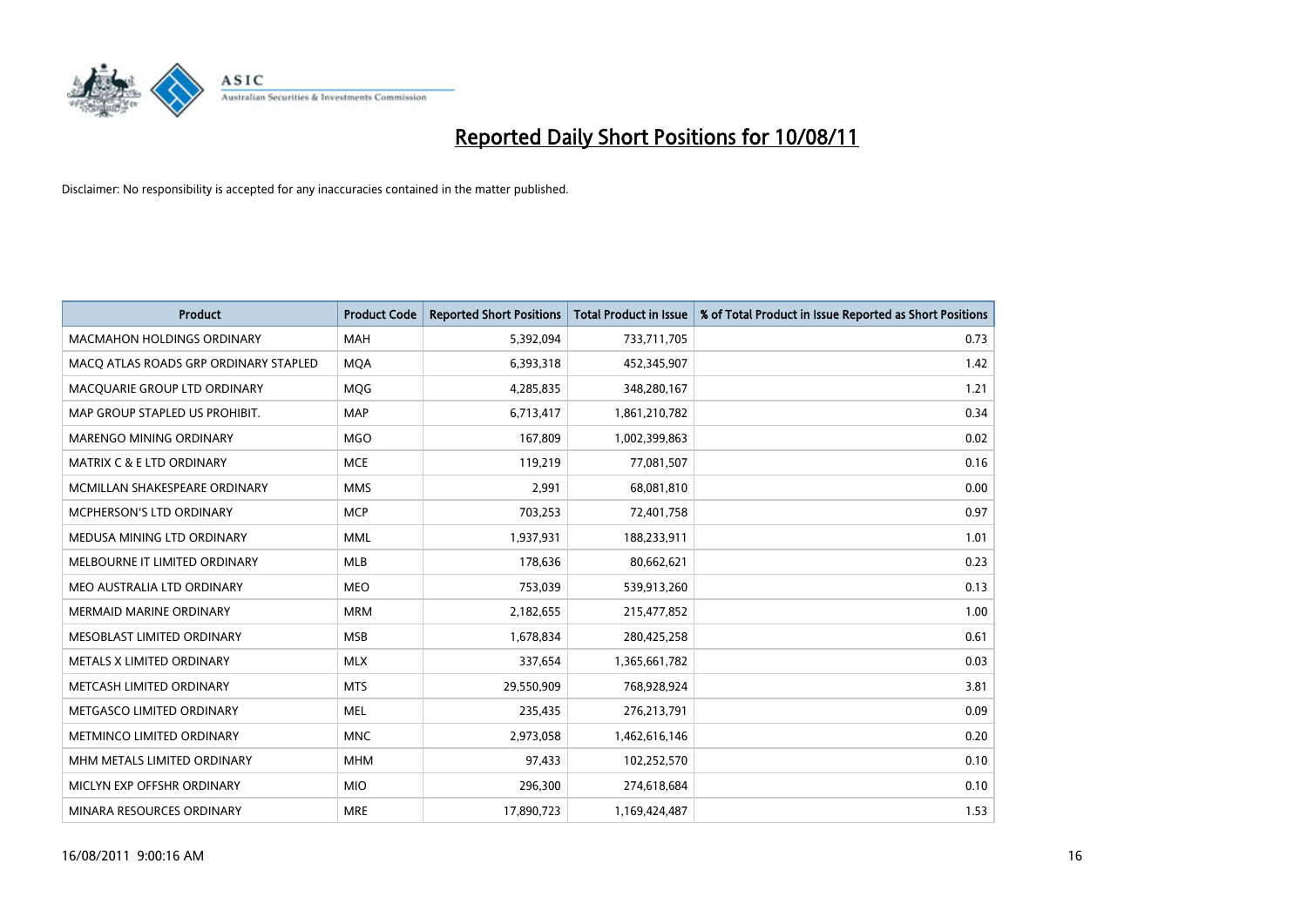

| <b>Product</b>                    | <b>Product Code</b> | <b>Reported Short Positions</b> | <b>Total Product in Issue</b> | % of Total Product in Issue Reported as Short Positions |
|-----------------------------------|---------------------|---------------------------------|-------------------------------|---------------------------------------------------------|
| MINCOR RESOURCES NL ORDINARY      | <b>MCR</b>          | 1,885,462                       | 200,608,804                   | 0.94                                                    |
| MINEMAKERS LIMITED ORDINARY       | <b>MAK</b>          | 44,227                          | 227,003,950                   | 0.02                                                    |
| MINERAL DEPOSITS ORDINARY         | <b>MDL</b>          | 209,655                         | 83,538,786                    | 0.24                                                    |
| MINERAL RESOURCES. ORDINARY       | <b>MIN</b>          | 889,701                         | 183,773,017                   | 0.47                                                    |
| MIRABELA NICKEL LTD ORDINARY      | <b>MBN</b>          | 12,012,458                      | 491,781,237                   | 2.44                                                    |
| MIRVAC GROUP STAPLED SECURITIES   | <b>MGR</b>          | 33,105,822                      | 3,416,924,188                 | 0.96                                                    |
| <b>MOLOPO ENERGY LTD ORDINARY</b> | <b>MPO</b>          | 1,667,408                       | 245,579,810                   | 0.67                                                    |
| MONADELPHOUS GROUP ORDINARY       | <b>MND</b>          | 769,540                         | 87,576,827                    | 0.87                                                    |
| <b>MOUNT GIBSON IRON ORDINARY</b> | <b>MGX</b>          | 13,092,518                      | 1,082,570,693                 | 1.19                                                    |
| MULTIPLEX SITES SITES             | <b>MXUPA</b>        | 37                              | 4,500,000                     | 0.00                                                    |
| MURCHISON METALS LTD ORDINARY     | <b>MMX</b>          | 12,972,520                      | 437,309,555                   | 2.95                                                    |
| MYER HOLDINGS LTD ORDINARY        | <b>MYR</b>          | 38,360,652                      | 583,147,884                   | 6.55                                                    |
| <b>MYSTATE LIMITED ORDINARY</b>   | <b>MYS</b>          | 1,400                           | 67,439,158                    | 0.00                                                    |
| NATIONAL AUST. BANK ORDINARY      | <b>NAB</b>          | 17,416,237                      | 2,201,147,145                 | 0.78                                                    |
| NATURAL FUEL LIMITED ORDINARY     | <b>NFL</b>          |                                 | 1,121,912                     | 0.00                                                    |
| NAVIGATOR RESOURCES ORDINARY      | <b>NAV</b>          | 500                             | 465,791,748                   | 0.00                                                    |
| NAVITAS LIMITED ORDINARY          | <b>NVT</b>          | 3,361,476                       | 375,230,115                   | 0.88                                                    |
| NEPTUNE MARINE ORDINARY           | <b>NMS</b>          | 182,253                         | 1,748,545,632                 | 0.01                                                    |
| NEW HOPE CORPORATION ORDINARY     | <b>NHC</b>          | 396,011                         | 830,230,549                   | 0.04                                                    |
| NEWCREST MINING ORDINARY          | <b>NCM</b>          | 3,502,382                       | 765,000,000                   | 0.43                                                    |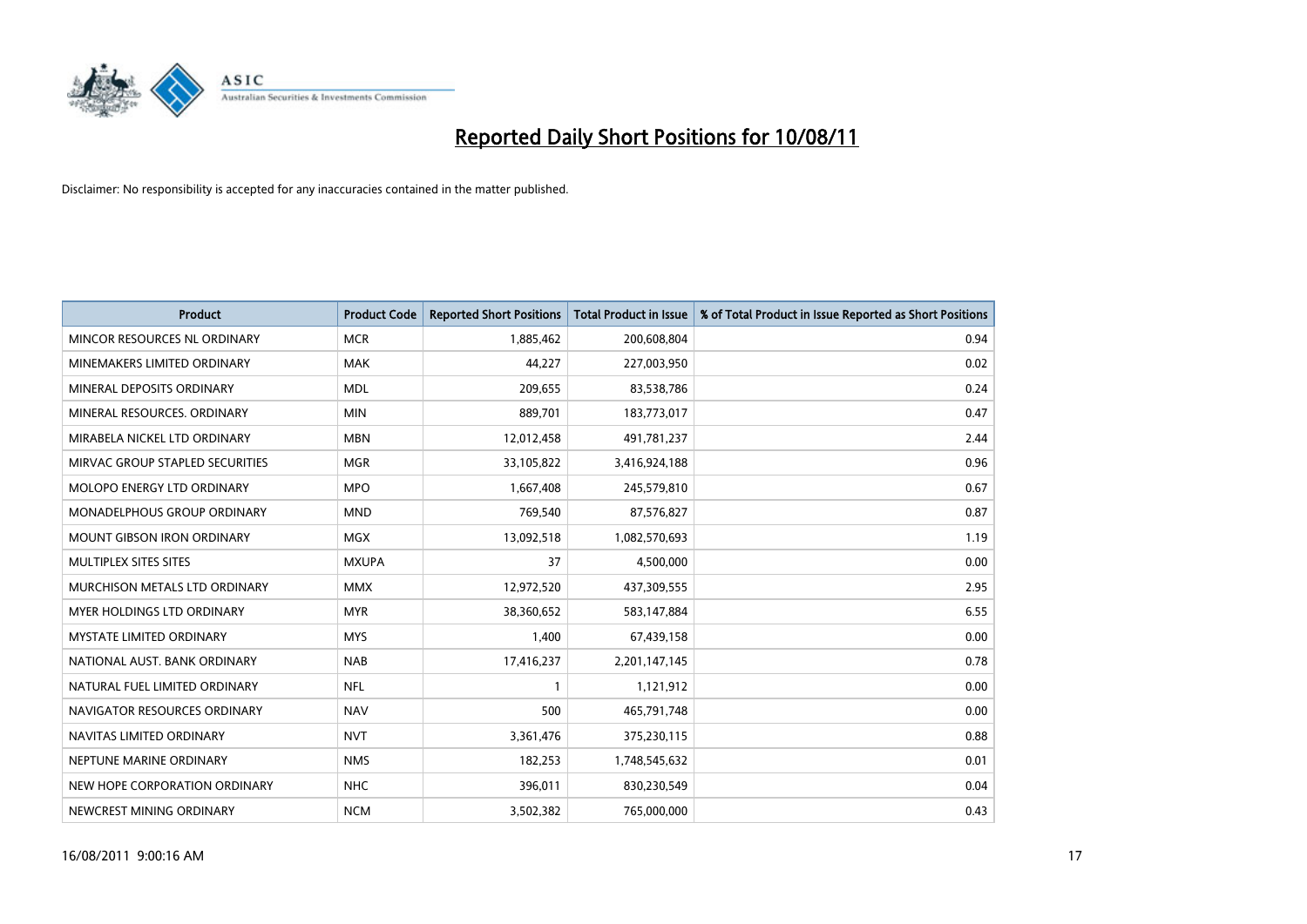

| <b>Product</b>                        | <b>Product Code</b> | <b>Reported Short Positions</b> | <b>Total Product in Issue</b> | % of Total Product in Issue Reported as Short Positions |
|---------------------------------------|---------------------|---------------------------------|-------------------------------|---------------------------------------------------------|
| NEWS CORP A NON-VOTING CDI            | <b>NWSLV</b>        | 3,526,082                       | 1,829,971,892                 | 0.20                                                    |
| NEWS CORP B VOTING CDI                | <b>NWS</b>          | 4,355,000                       | 798,520,953                   | 0.54                                                    |
| NEXBIS LIMITED ORDINARY               | <b>NBS</b>          | 63,733                          | 798,356,704                   | 0.01                                                    |
| NEXTDC LIMITED ORDINARY               | <b>NXT</b>          | 34,285                          | 112,104,986                   | 0.03                                                    |
| NEXUS ENERGY LIMITED ORDINARY         | <b>NXS</b>          | 17,590,797                      | 1,326,337,066                 | 1.31                                                    |
| NIB HOLDINGS LIMITED ORDINARY         | <b>NHF</b>          | 227,869                         | 466,733,110                   | 0.05                                                    |
| NICK SCALI LIMITED ORDINARY           | <b>NCK</b>          | 35,846                          | 81,000,000                    | 0.04                                                    |
| NIDO PETROLEUM ORDINARY               | <b>NDO</b>          | 948,525                         | 1,389,163,151                 | 0.06                                                    |
| NKWE PLATINUM 10C US COMMON           | <b>NKP</b>          | 127,667                         | 559,651,184                   | 0.02                                                    |
| NOBLE MINERAL RES ORDINARY            | <b>NMG</b>          | 532,094                         | 397,574,003                   | 0.13                                                    |
| NORTHERN CREST ORDINARY               | <b>NOC</b>          | 24,345                          | 133,484,723                   | 0.02                                                    |
| NORTHERN IRON LTD ORDINARY            | <b>NFE</b>          | 762,928                         | 336,084,863                   | 0.23                                                    |
| NRW HOLDINGS LIMITED ORDINARY         | <b>NWH</b>          | 698,729                         | 278,888,011                   | 0.23                                                    |
| NUCOAL RESOURCES NL ORDINARY          | <b>NCR</b>          | 148,273                         | 437,193,340                   | 0.03                                                    |
| NUFARM LIMITED ORDINARY               | <b>NUF</b>          | 5,423,047                       | 261,833,005                   | 2.08                                                    |
| NYOTA MINERALS LTD ORDINARY           | <b>NYO</b>          | 460,000                         | 477,948,263                   | 0.10                                                    |
| OAKTON LIMITED ORDINARY               | <b>OKN</b>          | 611,671                         | 93,800,235                    | 0.65                                                    |
| OCEANAGOLD CORP. CHESS DEPOSITARY INT | <b>OGC</b>          | 186,055                         | 262,600,385                   | 0.06                                                    |
| OCEANIA CAPITAL LTD ORDINARY          | <b>OCP</b>          | 2,500                           | 91,921,295                    | 0.00                                                    |
| OIL SEARCH LTD ORDINARY               | <b>OSH</b>          | 8,394,874                       | 1,320,648,378                 | 0.61                                                    |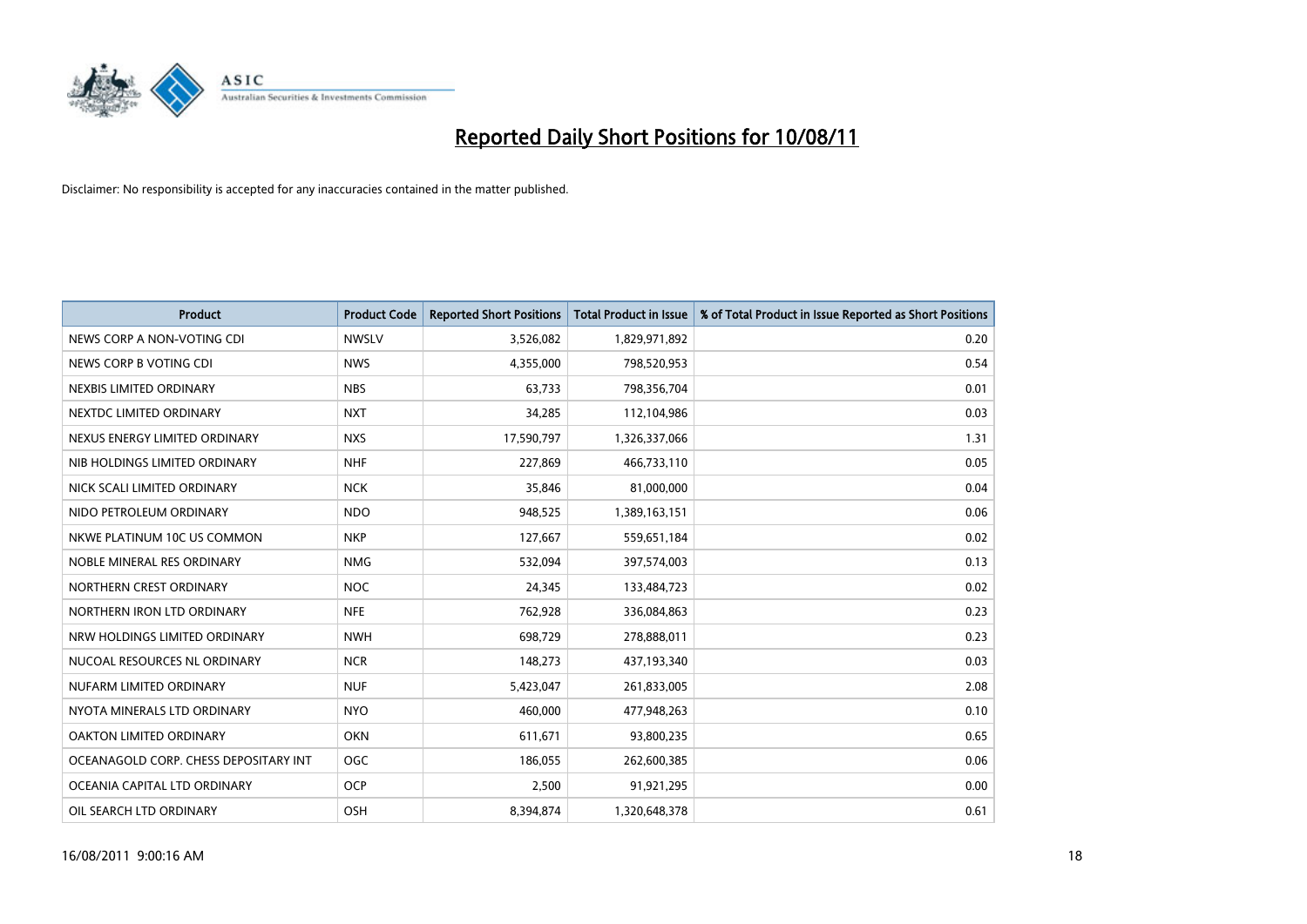

| <b>Product</b>                 | <b>Product Code</b> | <b>Reported Short Positions</b> | <b>Total Product in Issue</b> | % of Total Product in Issue Reported as Short Positions |
|--------------------------------|---------------------|---------------------------------|-------------------------------|---------------------------------------------------------|
| OM HOLDINGS LIMITED ORDINARY   | OMH                 | 9,405,346                       | 504,105,150                   | 1.85                                                    |
| ONESTEEL LIMITED ORDINARY      | OST                 | 16,528,727                      | 1,338,106,652                 | 1.23                                                    |
| ORICA LIMITED ORDINARY         | ORI                 | 2,437,343                       | 363,966,570                   | 0.66                                                    |
| ORIGIN ENERGY ORDINARY         | <b>ORG</b>          | 2,798,926                       | 1,064,549,259                 | 0.26                                                    |
| OROCOBRE LIMITED ORDINARY      | <b>ORE</b>          | 181,739                         | 103,188,894                   | 0.17                                                    |
| OROTONGROUP LIMITED ORDINARY   | <b>ORL</b>          | 115,935                         | 40,880,902                    | 0.28                                                    |
| OTTO ENERGY LIMITED ORDINARY   | <b>OEL</b>          | 109,204                         | 1,138,290,071                 | 0.01                                                    |
| OZ MINERALS ORDINARY           | OZL                 | 6,631,240                       | 323,877,514                   | 2.05                                                    |
| <b>PACIFIC BRANDS ORDINARY</b> | <b>PBG</b>          | 15,321,223                      | 931,386,248                   | 1.66                                                    |
| PALADIN ENERGY LTD ORDINARY    | <b>PDN</b>          | 16,541,196                      | 777,698,217                   | 2.12                                                    |
| PANAUST LIMITED ORDINARY       | <b>PNA</b>          | 11,003,205                      | 593,867,443                   | 1.84                                                    |
| PANORAMIC RESOURCES ORDINARY   | PAN                 | 1,167,003                       | 207,050,710                   | 0.57                                                    |
| PAPERLINX LIMITED ORDINARY     | <b>PPX</b>          | 4,214,920                       | 603,580,761                   | 0.70                                                    |
| PAPILLON RES LTD ORDINARY      | PIR                 | 256,974                         | 204,256,658                   | 0.13                                                    |
| PATTIES FOODS LTD ORDINARY     | PFL                 |                                 | 138,989,223                   | 0.00                                                    |
| PEAK RESOURCES ORDINARY        | <b>PEK</b>          | 63,637                          | 155,979,643                   | 0.04                                                    |
| PEET LIMITED ORDINARY          | <b>PPC</b>          | 93,297                          | 318,038,544                   | 0.02                                                    |
| PENINSULA ENERGY LTD ORDINARY  | <b>PEN</b>          | 2,883,879                       | 2,099,337,752                 | 0.14                                                    |
| PERILYA LIMITED ORDINARY       | PEM                 | 375,910                         | 526,075,563                   | 0.07                                                    |
| PERPETUAL LIMITED ORDINARY     | PPT                 | 2,847,423                       | 44,671,129                    | 6.34                                                    |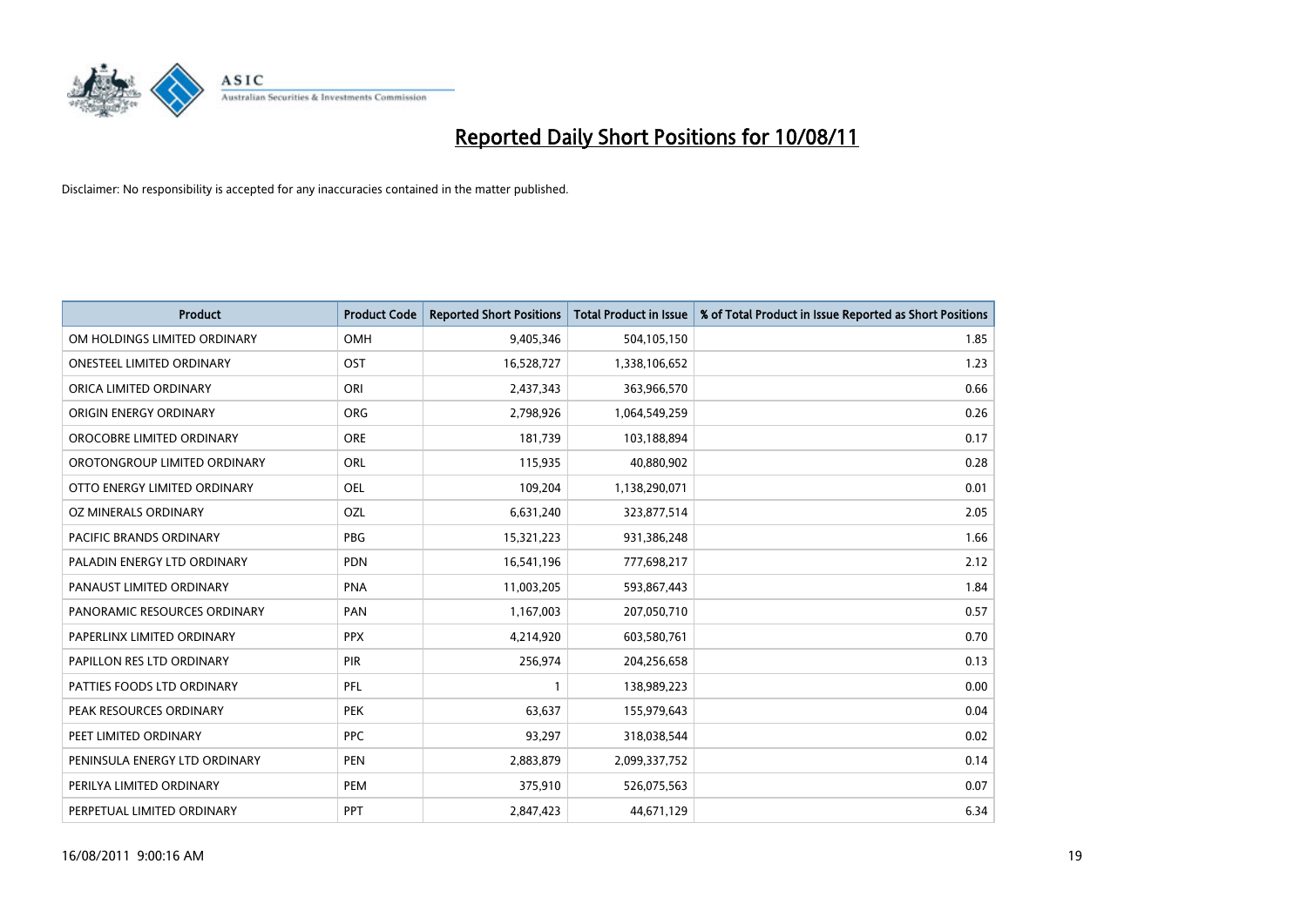

| <b>Product</b>                      | <b>Product Code</b> | <b>Reported Short Positions</b> | <b>Total Product in Issue</b> | % of Total Product in Issue Reported as Short Positions |
|-------------------------------------|---------------------|---------------------------------|-------------------------------|---------------------------------------------------------|
| PERSEUS MINING LTD ORDINARY         | PRU                 | 3,910,864                       | 425,667,088                   | 0.91                                                    |
| PETSEC ENERGY ORDINARY              | <b>PSA</b>          | 223,332                         | 231,283,622                   | 0.10                                                    |
| PHARMAXIS LTD ORDINARY              | <b>PXS</b>          | 2,012,956                       | 228,390,309                   | 0.88                                                    |
| PHOTON GROUP LTD ORDINARY           | <b>PGA</b>          | 250,510                         | 1,540,886,866                 | 0.02                                                    |
| PLATINUM ASSET ORDINARY             | <b>PTM</b>          | 8,049,027                       | 561,347,878                   | 1.44                                                    |
| PLATINUM AUSTRALIA ORDINARY         | PLA                 | 5,716,159                       | 392,430,039                   | 1.45                                                    |
| PLATINUM CAPITAL LTD ORDINARY       | <b>PMC</b>          |                                 | 164,959,410                   | 0.00                                                    |
| PLUTON RESOURCES ORDINARY           | PLV                 | 495,629                         | 205,721,849                   | 0.24                                                    |
| PMP LIMITED ORDINARY                | <b>PMP</b>          | 53,510                          | 329,879,212                   | 0.01                                                    |
| PORT BOUVARD LIMITED ORDINARY       | PBD                 | 6,754                           | 593,868,295                   | 0.00                                                    |
| PREMIER INVESTMENTS ORDINARY        | <b>PMV</b>          | 447,574                         | 155,062,831                   | 0.26                                                    |
| PRIMARY HEALTH CARE ORDINARY        | <b>PRY</b>          | 10,366,382                      | 497,469,803                   | 2.07                                                    |
| PRIME MEDIA GRP LTD ORDINARY        | PRT                 | 31,109                          | 366,330,303                   | 0.01                                                    |
| PRIMEAG AUSTRALIA ORDINARY          | PAG                 | 4,842,486                       | 223,375,665                   | 2.17                                                    |
| PROGEN PHARMACEUTIC ORDINARY        | PGL                 | 151,596                         | 24,709,097                    | 0.61                                                    |
| PROGRAMMED ORDINARY                 | <b>PRG</b>          | 789.831                         | 118,169,908                   | 0.67                                                    |
| <b>PSIVIDA CORP CDI 1:1</b>         | <b>PVA</b>          | 6,878                           | 8,767,048                     | 0.08                                                    |
| <b>QANTAS AIRWAYS ORDINARY</b>      | QAN                 | 32,175,792                      | 2,265,123,620                 | 1.42                                                    |
| <b>OBE INSURANCE GROUP ORDINARY</b> | <b>OBE</b>          | 20,180,281                      | 1,092,654,587                 | 1.80                                                    |
| OR NATIONAL LIMITED ORDINARY        | <b>ORN</b>          | 28,459,206                      | 2,440,000,000                 | 1.15                                                    |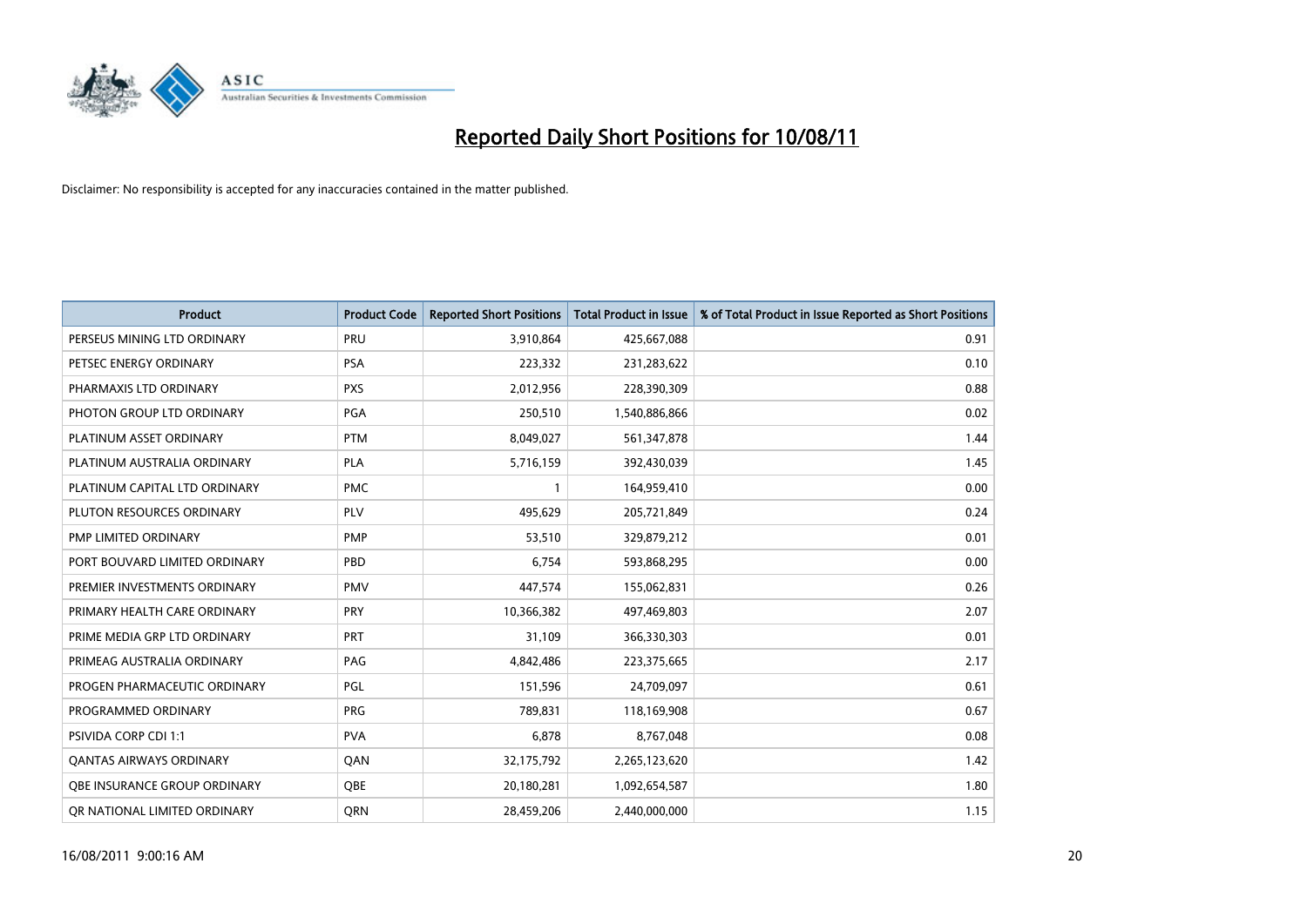

| <b>Product</b>                      | <b>Product Code</b> | <b>Reported Short Positions</b> | Total Product in Issue | % of Total Product in Issue Reported as Short Positions |
|-------------------------------------|---------------------|---------------------------------|------------------------|---------------------------------------------------------|
| RAMELIUS RESOURCES ORDINARY         | <b>RMS</b>          | 286,191                         | 291,767,215            | 0.09                                                    |
| RAMSAY HEALTH CARE ORDINARY         | <b>RHC</b>          | 1,396,729                       | 202,081,252            | 0.69                                                    |
| <b>RCR TOMLINSON ORDINARY</b>       | <b>RCR</b>          | 68,067                          | 132,010,172            | 0.05                                                    |
| <b>REA GROUP ORDINARY</b>           | <b>REA</b>          | 22,953                          | 130,401,680            | 0.01                                                    |
| <b>RED FORK ENERGY ORDINARY</b>     | <b>RFE</b>          | 7,696                           | 269,769,853            | 0.00                                                    |
| REDBANK ENERGY LTD ORDINARY         | <b>AEI</b>          | 19                              | 786,287                | 0.00                                                    |
| <b>REDFLEX HOLDINGS ORDINARY</b>    | <b>RDF</b>          | 10                              | 110,345,599            | 0.00                                                    |
| REECE AUSTRALIA LTD. ORDINARY       | <b>REH</b>          | 1,103                           | 99,600,000             | 0.00                                                    |
| REED RESOURCES LTD ORDINARY         | <b>RDR</b>          | 268,204                         | 264,742,501            | 0.10                                                    |
| <b>REGIS RESOURCES ORDINARY</b>     | <b>RRL</b>          | 1,873,293                       | 432,523,680            | 0.42                                                    |
| RESMED INC CDI 10:1                 | <b>RMD</b>          | 8,828,715                       | 1,545,678,330          | 0.56                                                    |
| RESOLUTE MINING ORDINARY            | <b>RSG</b>          | 7,321,442                       | 467,758,990            | 1.56                                                    |
| <b>RESOURCE GENERATION ORDINARY</b> | <b>RES</b>          | 378,311                         | 262,895,652            | 0.15                                                    |
| REVERSE CORP LIMITED ORDINARY       | <b>REF</b>          | 25,141                          | 92,382,175             | 0.03                                                    |
| REX MINERALS LIMITED ORDINARY       | <b>RXM</b>          | 1,226,577                       | 153,635,519            | 0.80                                                    |
| <b>RHG LIMITED ORDINARY</b>         | <b>RHG</b>          | 476,177                         | 318,092,978            | 0.15                                                    |
| <b>RIALTO ENERGY ORDINARY</b>       | <b>RIA</b>          | 296,775                         | 375,006,264            | 0.08                                                    |
| RIDLEY CORPORATION ORDINARY         | <b>RIC</b>          | 809,655                         | 307,817,071            | 0.26                                                    |
| RIO TINTO LIMITED ORDINARY          | <b>RIO</b>          | 16,503,565                      | 435,758,720            | 3.78                                                    |
| RIVERCITY MOTORWAY STAPLED          | <b>RCY</b>          | 132,000                         | 957,010,115            | 0.01                                                    |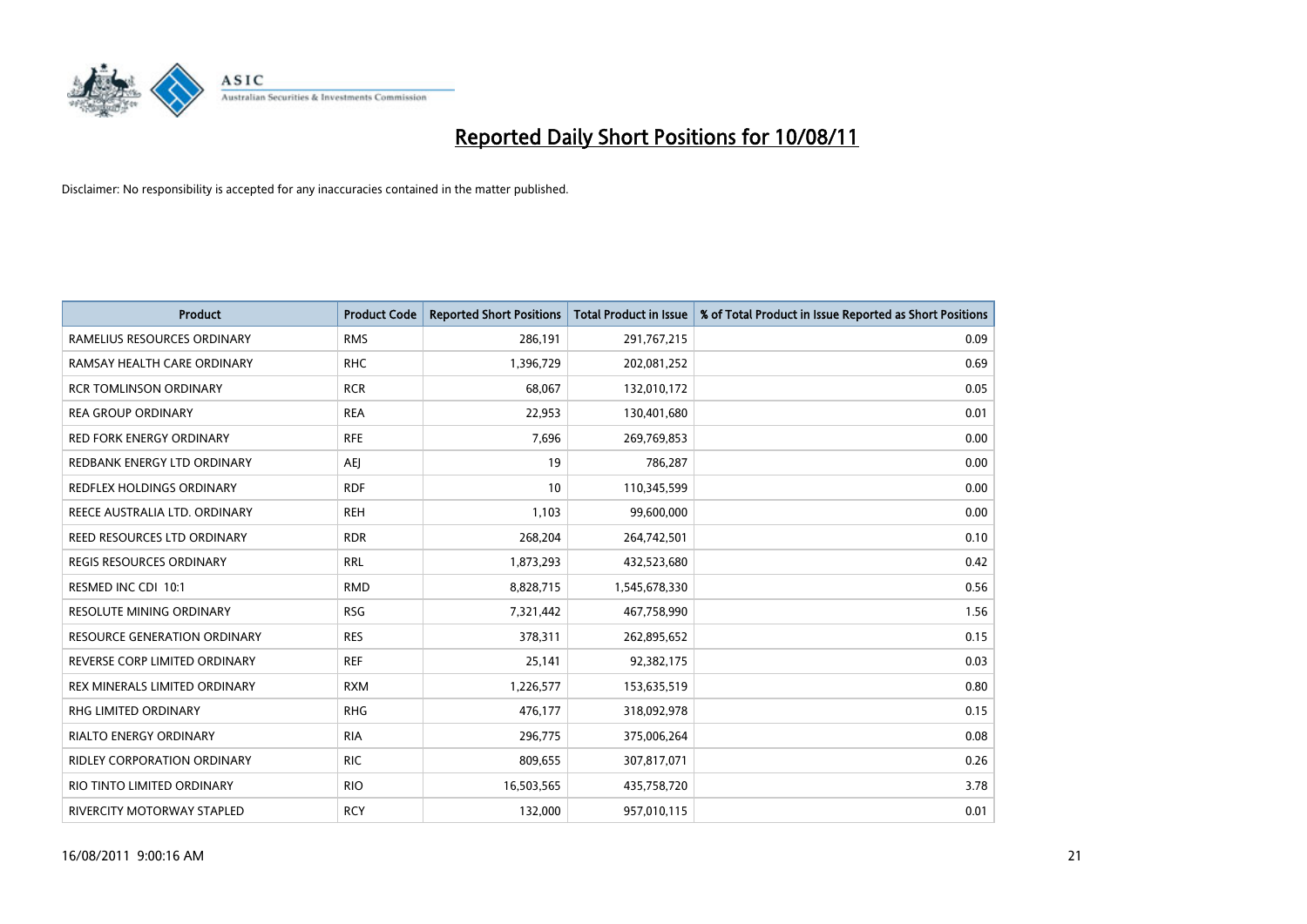

| <b>Product</b>                   | <b>Product Code</b> | <b>Reported Short Positions</b> | Total Product in Issue | % of Total Product in Issue Reported as Short Positions |
|----------------------------------|---------------------|---------------------------------|------------------------|---------------------------------------------------------|
| <b>ROBUST RESOURCES ORDINARY</b> | <b>ROL</b>          | 1,186,978                       | 84,944,097             | 1.40                                                    |
| ROC OIL COMPANY ORDINARY         | <b>ROC</b>          | 1,380,772                       | 713,254,560            | 0.20                                                    |
| ROYAL WOLF HOLDINGS ORDINARY     | <b>RWH</b>          | 60,000                          | 100,387,052            | 0.06                                                    |
| SAI GLOBAL LIMITED ORDINARY      | SAI                 | 773,127                         | 199,570,046            | 0.38                                                    |
| SALMAT LIMITED ORDINARY          | <b>SLM</b>          | 792,231                         | 159,784,049            | 0.49                                                    |
| SANDFIRE RESOURCES ORDINARY      | <b>SFR</b>          | 1,888,630                       | 149,434,969            | 1.26                                                    |
| <b>SANTOS LTD ORDINARY</b>       | <b>STO</b>          | 9,966,228                       | 877,955,815            | 1.12                                                    |
| SARACEN MINERAL ORDINARY         | SAR                 | 808,655                         | 492,251,415            | 0.15                                                    |
| SEDGMAN LIMITED ORDINARY         | <b>SDM</b>          | 516,880                         | 209,752,689            | 0.24                                                    |
| SEEK LIMITED ORDINARY            | <b>SEK</b>          | 13,736,726                      | 337,065,707            | 4.06                                                    |
| SELECT HARVESTS ORDINARY         | <b>SHV</b>          | 442,636                         | 56,226,960             | 0.79                                                    |
| SENETAS CORPORATION ORDINARY     | <b>SEN</b>          | 756,999                         | 463,105,195            | 0.16                                                    |
| SERVCORP LIMITED ORDINARY        | SRV                 | 83,005                          | 98,440,807             | 0.08                                                    |
| SERVICE STREAM ORDINARY          | <b>SSM</b>          | 917,215                         | 283,418,867            | 0.32                                                    |
| SEVEN GROUP HOLDINGS ORDINARY    | <b>SVW</b>          | 1,579,899                       | 306,410,281            | 0.49                                                    |
| SEVEN WEST MEDIA LTD ORDINARY    | <b>SWM</b>          | 4,036,665                       | 610,327,899            | 0.65                                                    |
| SIGMA PHARMACEUTICAL ORDINARY    | SIP                 | 15,601,630                      | 1,178,626,572          | 1.32                                                    |
| SILEX SYSTEMS ORDINARY           | <b>SLX</b>          | 331,766                         | 170,133,997            | 0.19                                                    |
| SILVER LAKE RESOURCE ORDINARY    | <b>SLR</b>          | 220,579                         | 178,882,838            | 0.11                                                    |
| SIMS METAL MGMT LTD ORDINARY     | <b>SGM</b>          | 2.990.064                       | 205,408,830            | 1.44                                                    |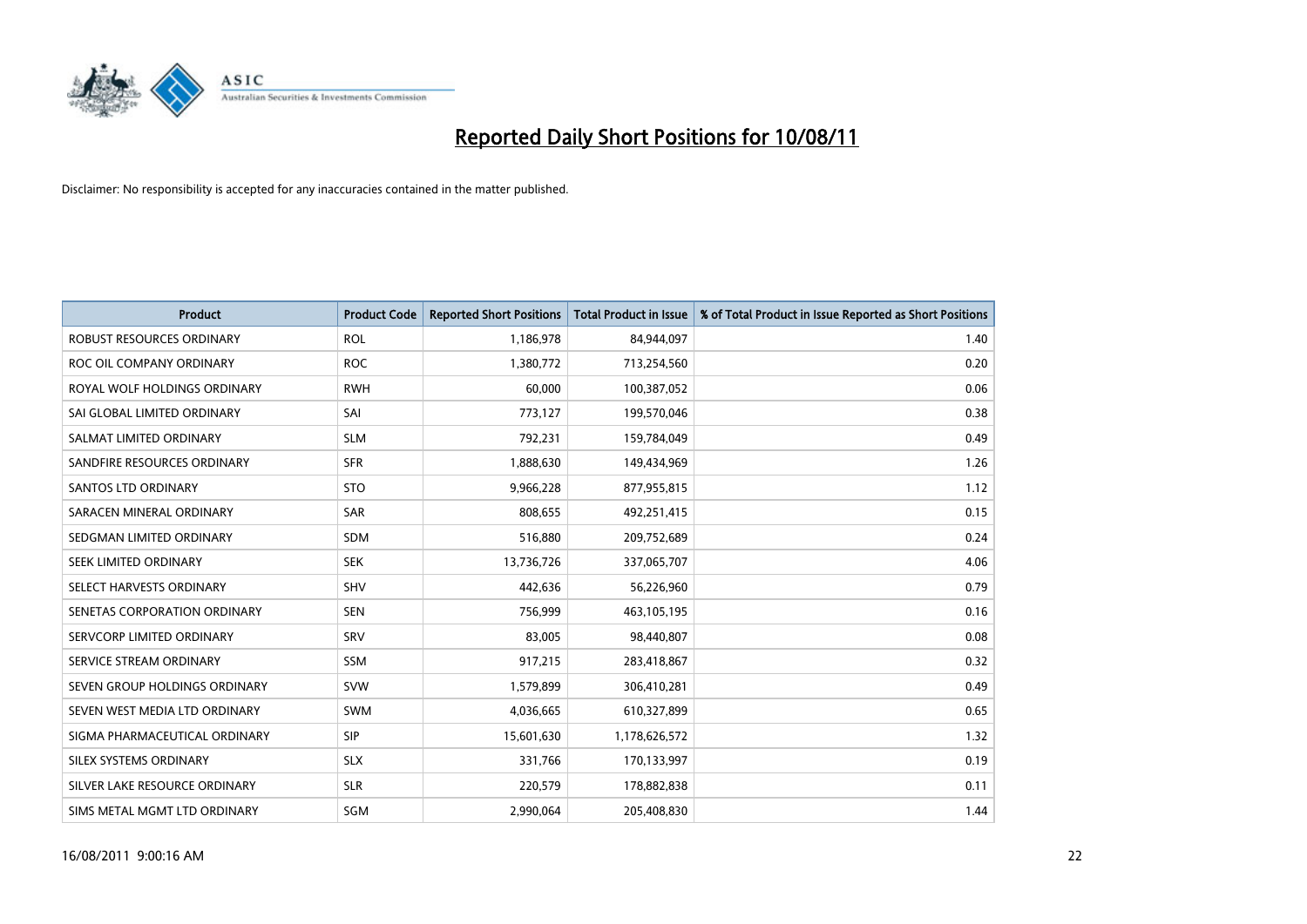

| <b>Product</b>                           | <b>Product Code</b> | <b>Reported Short Positions</b> | <b>Total Product in Issue</b> | % of Total Product in Issue Reported as Short Positions |
|------------------------------------------|---------------------|---------------------------------|-------------------------------|---------------------------------------------------------|
| SINGAPORE TELECOMM. CHESS DEPOSITARY INT | SGT                 | 5,319,960                       | 185,441,814                   | 2.86                                                    |
| SIRIUS RESOURCES NL ORDINARY             | <b>SIR</b>          | 82,500                          | 137,134,586                   | 0.06                                                    |
| SKILLED GROUP LTD ORDINARY               | <b>SKE</b>          | 41,685                          | 233,089,776                   | 0.01                                                    |
| SKY CITY ENTERTAIN. ORDINARY             | <b>SKC</b>          | 10,000                          | 576,958,340                   | 0.00                                                    |
| SMS MANAGEMENT. ORDINARY                 | <b>SMX</b>          | 280,498                         | 68,290,180                    | 0.41                                                    |
| SONIC HEALTHCARE ORDINARY                | <b>SHL</b>          | 6,188,087                       | 388,429,875                   | 1.55                                                    |
| SOUL PATTINSON (W.H) ORDINARY            | SOL                 | 20,952                          | 238,640,580                   | 0.01                                                    |
| SP AUSNET STAPLED SECURITIES             | <b>SPN</b>          | 3,989,837                       | 2,850,932,204                 | 0.14                                                    |
| SPARK INFRASTRUCTURE STAPLED NOTE & UNIT | SKI                 | 15,389,930                      | 1,326,734,264                 | 1.15                                                    |
| SPDR 200 FUND ETF UNITS                  | <b>STW</b>          | 8                               | 52,178,556                    | 0.00                                                    |
| SPECIALTY FASHION ORDINARY               | <b>SFH</b>          | 864,646                         | 191,786,121                   | 0.44                                                    |
| SPOTLESS GROUP LTD ORDINARY              | <b>SPT</b>          | 1,655,462                       | 262,766,725                   | 0.61                                                    |
| ST BARBARA LIMITED ORDINARY              | <b>SBM</b>          | 6,630,550                       | 325,615,389                   | 2.03                                                    |
| STAGING CONNECTIONS ORDINARY             | <b>STG</b>          | 2,917,189                       | 78,317,726                    | 3.72                                                    |
| STANMORE COAL LTD ORDINARY               | <b>SMR</b>          | 77,840                          | 88,295,738                    | 0.09                                                    |
| STARPHARMA HOLDINGS ORDINARY             | SPL                 | 529,899                         | 247,796,578                   | 0.21                                                    |
| STH AMERICAN COR LTD ORDINARY            | SAY                 | 9,200                           | 245,846,493                   | 0.00                                                    |
| STH CRS ELECT ENGNR ORDINARY             | <b>SXE</b>          | 2,910                           | 160,736,826                   | 0.00                                                    |
| STHN CROSS MEDIA ORDINARY                | SXL                 | 3,548,639                       | 705,712,186                   | 0.50                                                    |
| STOCKLAND UNITS/ORD STAPLED              | SGP                 | 11,492,333                      | 2,383,036,717                 | 0.46                                                    |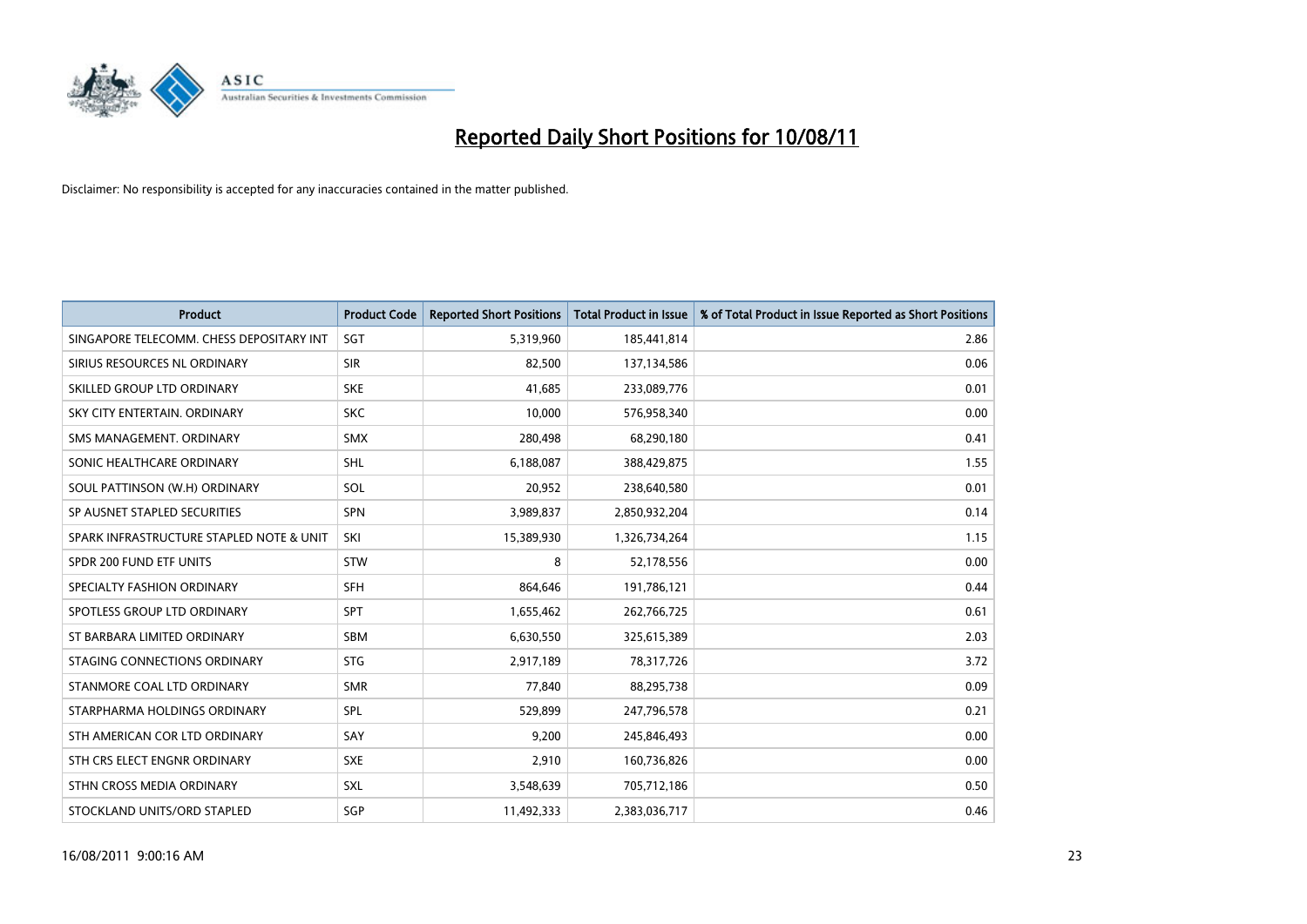

| <b>Product</b>                       | <b>Product Code</b> | <b>Reported Short Positions</b> | <b>Total Product in Issue</b> | % of Total Product in Issue Reported as Short Positions |
|--------------------------------------|---------------------|---------------------------------|-------------------------------|---------------------------------------------------------|
| STRAITS RES LTD. ORDINARY            | SRQ                 | 7,717,791                       | 324,796,141                   | 2.37                                                    |
| STW COMMUNICATIONS ORDINARY          | SGN                 | 251,234                         | 364,310,964                   | 0.06                                                    |
| SUNCORP GROUP LTD ORDINARY           | <b>SUN</b>          | 8,678,621                       | 1,286,600,980                 | 0.65                                                    |
| SUNDANCE ENERGY ORDINARY             | <b>SEA</b>          | 31,502                          | 276,709,585                   | 0.01                                                    |
| SUNDANCE RESOURCES ORDINARY          | <b>SDL</b>          | 15,222,818                      | 2,872,514,669                 | 0.51                                                    |
| SUNLAND GROUP LTD ORDINARY           | <b>SDG</b>          | 25,730                          | 224,881,794                   | 0.01                                                    |
| SUPER RET REP LTD ORDINARY           | <b>SUL</b>          | 155,427                         | 130,178,739                   | 0.12                                                    |
| <b>SWICK MINING ORDINARY</b>         | <b>SWK</b>          | 1,548                           | 236,724,970                   | 0.00                                                    |
| SYMEX HOLDINGS ORDINARY              | SYM                 | 6,633                           | 189,166,670                   | 0.00                                                    |
| TABCORP HOLDINGS LTD ORDINARY        | <b>TAH</b>          | 7,821,198                       | 688,019,737                   | 1.14                                                    |
| <b>TALENT2 INTERNATION ORDINARY</b>  | <b>TWO</b>          | 100,525                         | 144,845,915                   | 0.07                                                    |
| TAP OIL LIMITED ORDINARY             | <b>TAP</b>          | 489,404                         | 240,967,311                   | 0.20                                                    |
| TASSAL GROUP LIMITED ORDINARY        | <b>TGR</b>          | 84,283                          | 146,304,404                   | 0.05                                                    |
| <b>TATTS GROUP LTD ORDINARY</b>      | <b>TTS</b>          | 15,839,977                      | 1,318,683,208                 | 1.19                                                    |
| <b>TECHNOLOGY ONE ORDINARY</b>       | <b>TNE</b>          | 1,935                           | 303,269,455                   | 0.00                                                    |
| TELECOM CORPORATION ORDINARY         | <b>TEL</b>          | 24,481,648                      | 1,924,707,065                 | 1.26                                                    |
| <b>TELSTRA CORPORATION, ORDINARY</b> | <b>TLS</b>          | 64,203,408                      | 12,443,074,357                | 0.51                                                    |
| TEN NETWORK HOLDINGS ORDINARY        | <b>TEN</b>          | 41,087,260                      | 1,045,236,720                 | 3.91                                                    |
| TERANGA GOLD CORP CDI 1:1            | <b>TGZ</b>          | 306,747                         | 153,488,354                   | 0.19                                                    |
| TFS CORPORATION LTD ORDINARY         | <b>TFC</b>          | 132,589                         | 276,453,042                   | 0.05                                                    |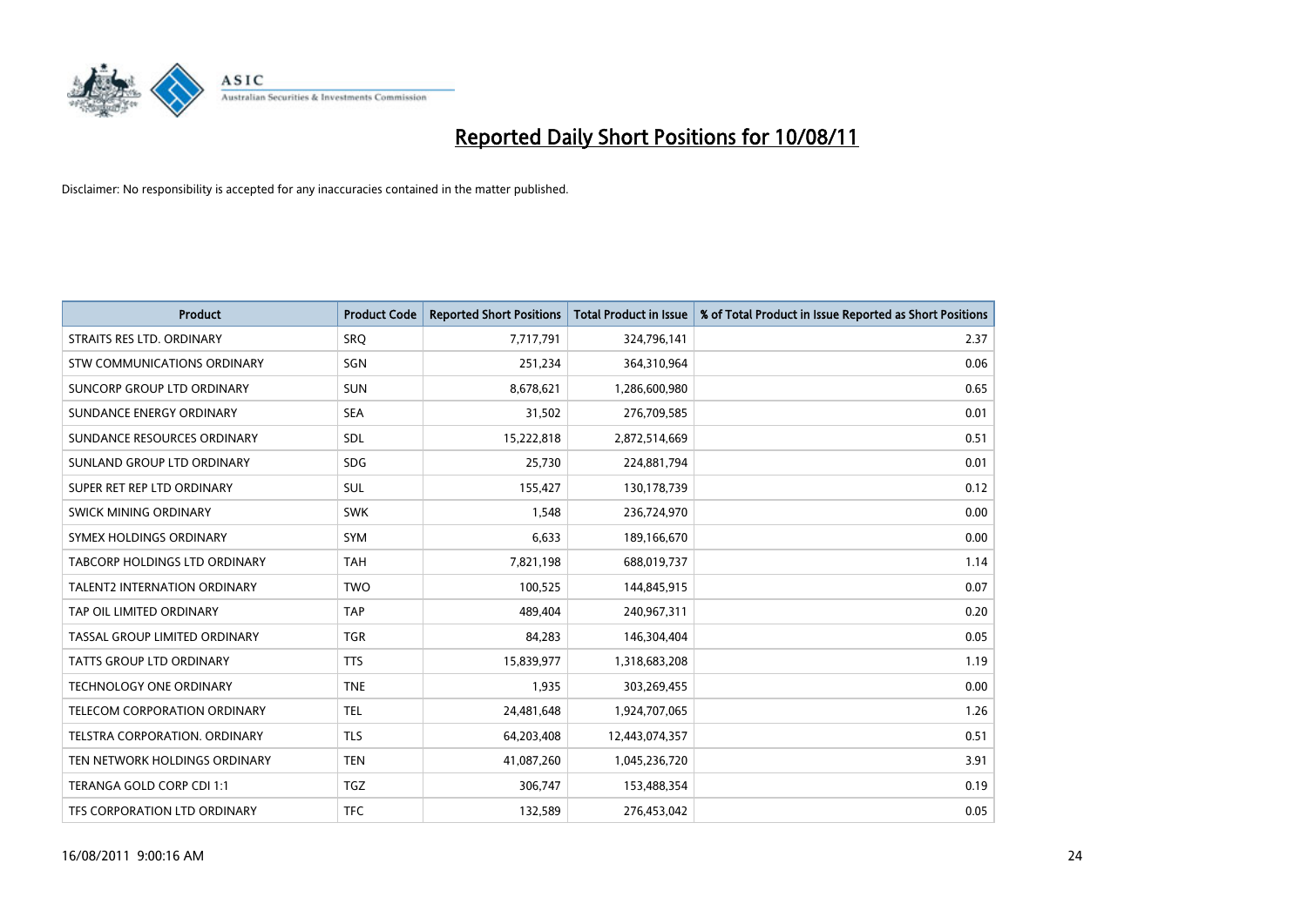

| <b>Product</b>                       | <b>Product Code</b> | <b>Reported Short Positions</b> | <b>Total Product in Issue</b> | % of Total Product in Issue Reported as Short Positions |
|--------------------------------------|---------------------|---------------------------------|-------------------------------|---------------------------------------------------------|
| THE REJECT SHOP ORDINARY             | <b>TRS</b>          | 723,592                         | 26,071,170                    | 2.77                                                    |
| THOR MINING PLC CHESS DEPOSITARY 1:1 | <b>THR</b>          | 2,307                           | 222,489,120                   | 0.00                                                    |
| THORN GROUP LIMITED ORDINARY         | <b>TGA</b>          | 36,339                          | 146,091,970                   | 0.02                                                    |
| TIGER RESOURCES ORDINARY             | <b>TGS</b>          | 128,896                         | 671,110,549                   | 0.02                                                    |
| TIMBERCORP LIMITED ORDINARY          | <b>TIM</b>          | 90,074                          | 352,071,429                   | 0.02                                                    |
| <b>TISHMAN SPEYER UNITS</b>          | <b>TSO</b>          | 63.044                          | 338,440,904                   | 0.01                                                    |
| TNG LIMITED ORDINARY                 | <b>TNG</b>          | 4,321                           | 284,803,062                   | 0.00                                                    |
| TOLL HOLDINGS LTD ORDINARY           | <b>TOL</b>          | 25,878,063                      | 710,128,531                   | 3.59                                                    |
| TORO ENERGY LIMITED ORDINARY         | <b>TOE</b>          | 35,404                          | 965,436,676                   | 0.00                                                    |
| <b>TOWER LIMITED ORDINARY</b>        | <b>TWR</b>          | 689,519                         | 265,176,580                   | 0.26                                                    |
| <b>TOX FREE SOLUTIONS ORDINARY</b>   | <b>TOX</b>          | 14,785                          | 96,503,382                    | 0.01                                                    |
| TPG TELECOM LIMITED ORDINARY         | <b>TPM</b>          | 6,863,714                       | 783,481,644                   | 0.87                                                    |
| <b>TRANSFIELD SERVICES ORDINARY</b>  | <b>TSE</b>          | 6,696,912                       | 549,715,957                   | 1.22                                                    |
| TRANSPACIFIC INDUST, ORDINARY        | <b>TPI</b>          | 12,853,466                      | 960,638,735                   | 1.32                                                    |
| TRANSURBAN GROUP TRIPLE STAPLED SEC. | <b>TCL</b>          | 5,533,266                       | 1,443,543,731                 | 0.37                                                    |
| TREASURY WINE ESTATE ORDINARY        | <b>TWE</b>          | 20,672,221                      | 647,227,144                   | 3.17                                                    |
| TRINITY GROUP STAPLED SECURITIES     | <b>TCQ</b>          | 3,419                           | 203,405,927                   | 0.00                                                    |
| TROY RESOURCES NL ORDINARY           | <b>TRY</b>          | 175,890                         | 87,996,823                    | 0.19                                                    |
| UGL LIMITED ORDINARY                 | UGL                 | 5,393,466                       | 166,047,171                   | 3.24                                                    |
| UNILIFE CORPORATION CDI 6:1          | <b>UNS</b>          | 733,744                         | 271,430,663                   | 0.26                                                    |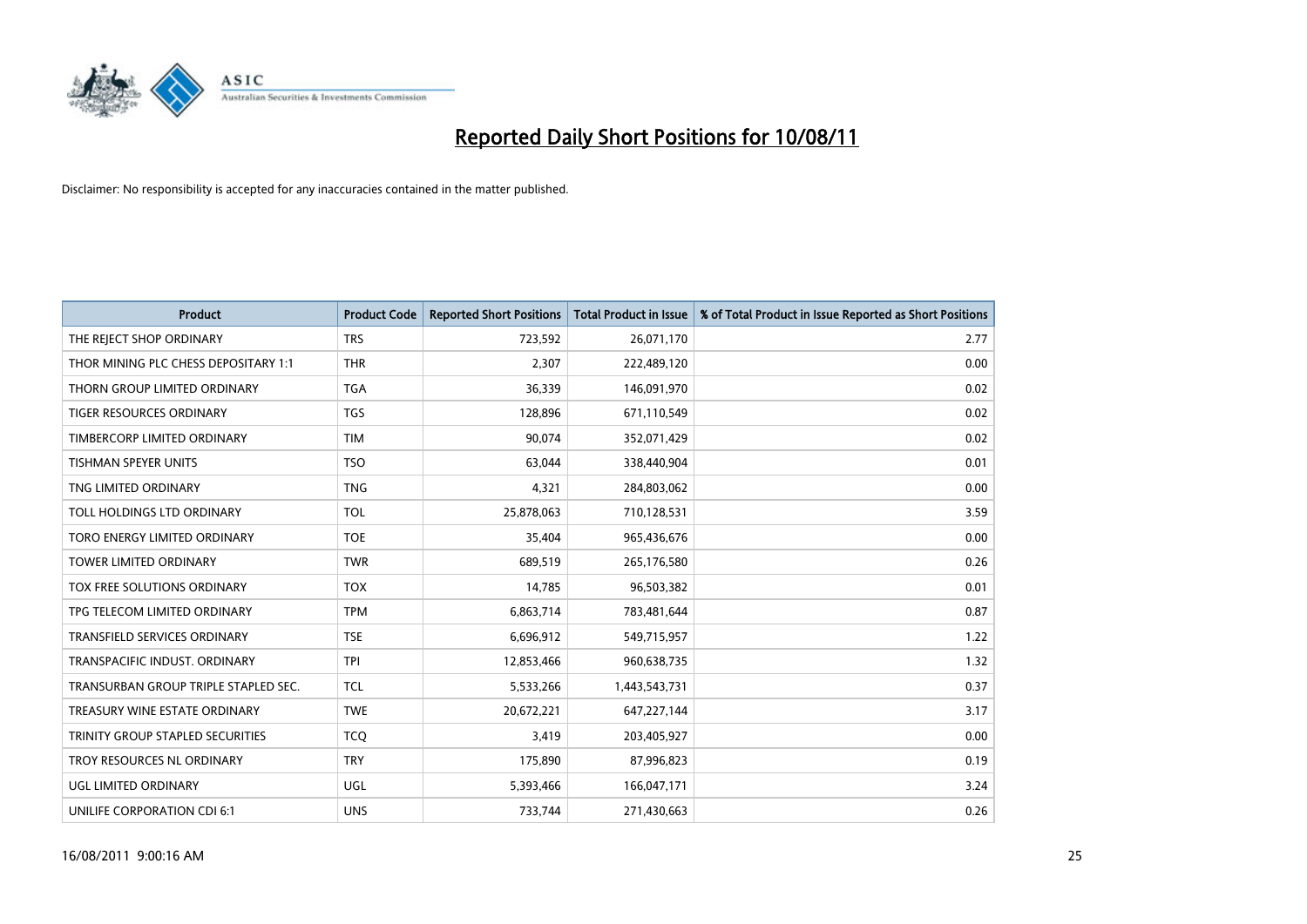

| <b>Product</b>                            | <b>Product Code</b> | <b>Reported Short Positions</b> | Total Product in Issue | % of Total Product in Issue Reported as Short Positions |
|-------------------------------------------|---------------------|---------------------------------|------------------------|---------------------------------------------------------|
| <b>UXC LIMITED ORDINARY</b>               | <b>UXC</b>          | 250,884                         | 305,789,718            | 0.08                                                    |
| VALAD PROPERTY GROUP STAPLED US PROHIBIT. | <b>VPG</b>          | 3,802,003                       | 115,108,116            | 3.30                                                    |
| <b>VDM GROUP LIMITED ORDINARY</b>         | <b>VMG</b>          | 11,116                          | 193,127,749            | 0.01                                                    |
| <b>VENTURE MINERALS ORDINARY</b>          | <b>VMS</b>          | 453,758                         | 221,093,592            | 0.20                                                    |
| <b>VILLAGE ROADSHOW LTD ORDINARY</b>      | <b>VRL</b>          | 105,273                         | 151,458,556            | 0.07                                                    |
| <b>VIRGIN BLUE HOLDINGS ORDINARY</b>      | <b>VBA</b>          | 24,563,356                      | 2,210,197,600          | 1.12                                                    |
| VISION GROUP HLDGS ORDINARY               | <b>VGH</b>          | 78,000                          | 74,520,926             | 0.10                                                    |
| VITA GROUP LTD ORDINARY                   | <b>VTG</b>          | 75,190                          | 142,499,800            | 0.05                                                    |
| VITERRA INC CDI 1:1                       | <b>VTA</b>          | 3,828                           | 68,629,939             | 0.01                                                    |
| <b>WAREHOUSE GROUP ORDINARY</b>           | <b>WHS</b>          | 13                              | 311,195,868            | 0.00                                                    |
| <b>WATPAC LIMITED ORDINARY</b>            | <b>WTP</b>          | 67,457                          | 183,341,382            | 0.04                                                    |
| <b>WDS LIMITED ORDINARY</b>               | <b>WDS</b>          | 12,249                          | 144,055,662            | 0.01                                                    |
| WEBJET LIMITED ORDINARY                   | <b>WEB</b>          | 410,689                         | 74,670,399             | 0.55                                                    |
| <b>WESFARMERS LIMITED ORDINARY</b>        | <b>WES</b>          | 18,019,020                      | 1,005,776,280          | 1.78                                                    |
| WESFARMERS LIMITED PARTIALLY PROTECTED    | <b>WESN</b>         | 73,006                          | 151,295,882            | 0.04                                                    |
| WEST WITS MINING LTD ORDINARY             | <b>WWI</b>          | 800,000                         | 254,706,591            | 0.31                                                    |
| WESTERN AREAS NL ORDINARY                 | <b>WSA</b>          | 8,268,476                       | 179,735,899            | 4.59                                                    |
| WESTERN DESERT RES. ORDINARY              | <b>WDR</b>          | 948                             | 206,935,914            | 0.00                                                    |
| WESTFIELD GROUP ORD/UNIT STAPLED SEC      | <b>WDC</b>          | 11,047,304                      | 2,308,988,539          | 0.48                                                    |
| WESTFIELD RETAIL TST UNIT STAPLED         | <b>WRT</b>          | 31,170,332                      | 3,054,166,195          | 1.00                                                    |